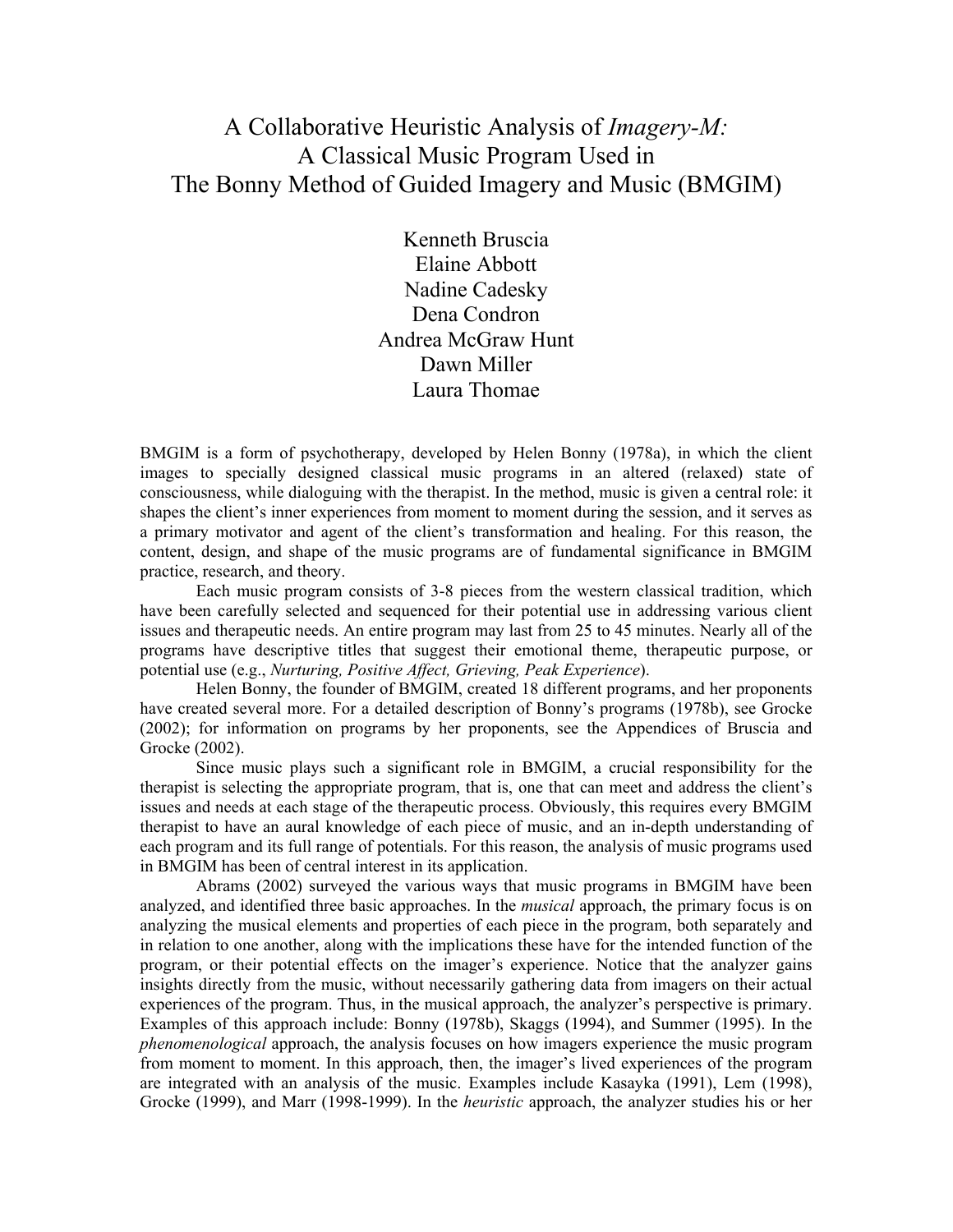own images to the program in addition to analyzing the music. Thus, the analyzer's personal experiences of the music serve as the primary or foundational source of data. Examples of this approach include Bonny (1993) and Bruscia (1999). In Bruscia's method, the researcher gathers data from him/herself, as well as from other participants.

The purpose of the present study is to analyze the BMGIM program entitled, Imagery-M, using a new approach to analysis. The new approach combines Bruscia's heuristic method (1999) with collaborative techniques. That is, instead of one person serving as researcher, gathering data from both self and other participants, the combined collaborative approach involves individuals, serving as both participants and co-researchers, gathering data from one another, and analyzing and interpreting their own data. The purpose of the analysis using a collaborative-heuristic approach is to understand how the music and the imagery generated by it are related to one another, from the perspectives of both self and other. Hopefully, such analysis will shed light on what properties of music are most significant when experienced in an altered state of consciousness, and what imagery potentials these properties might have. This information is crucial for BMGIM therapists to have when using the program with clients.

Imagery-M (Bonny & Bruscia, 1996) is a modified version of Bonny's original program (1978b), entitled "Imagery." The "M" stands for modified. The original program contains the following pieces: Ravel's *Introduction and Allegro*, Copland's *Appalachian Springs* (excerpt), Tschaikovsky's Fourth Symphony: Scherzo, Respighi's The Dove, and Turina's La Oración del Torero. The modified program contains the same three opening pieces, but instead of the Respighi and Turina, ends with Mendelssohn's Fifth Symphony: Andante, and Suk's Serenade in E-flat Major: Adagio. The modified version has not been analyzed previously. See Appendix A for further details on these programs, including performances.

Writing about the original version, Bonny (1978b) says that the "*Imagery* program, as its name suggests, encourages visual and other sensory responses in the creative imagination. It is useful in initial group sessions and with persons who need to stimulate visual ability. In therapy, it is non-threatening, open-ended, and useful for a general exploration of the inner personality. The compositions are taken from the impressionistic school; each selection tends to paint a picture or to represent a specific theme. This cassette program contains exclusively instrumental selections, to satisfy those who object to vocal music in the GIM experience" (p. 54).

The modified version was intended to serve very similar purposes to those originally espoused by Bonny. Specifically, it was designed as a program for GIM beginners: to stimulate imagery, to move through different moods and emotions at a non-threatening pace, and to survey various aspects of the imager's personality (Bonny & Bruscia, 1996).

## METHOD

### Design

The design of the study combines principles of heuristic and collaborative methods of qualitative research. It is heuristic in that, similar to the method developed by Moustakas (1990), the roles of researcher and participant were combined, and data gathered from the self provided the main sources of data, which were then corroborated and enhanced by data from others. It also employed Bruscia's (1999) "heuristic" method of analyzing BMGIM music programs, which will be described below.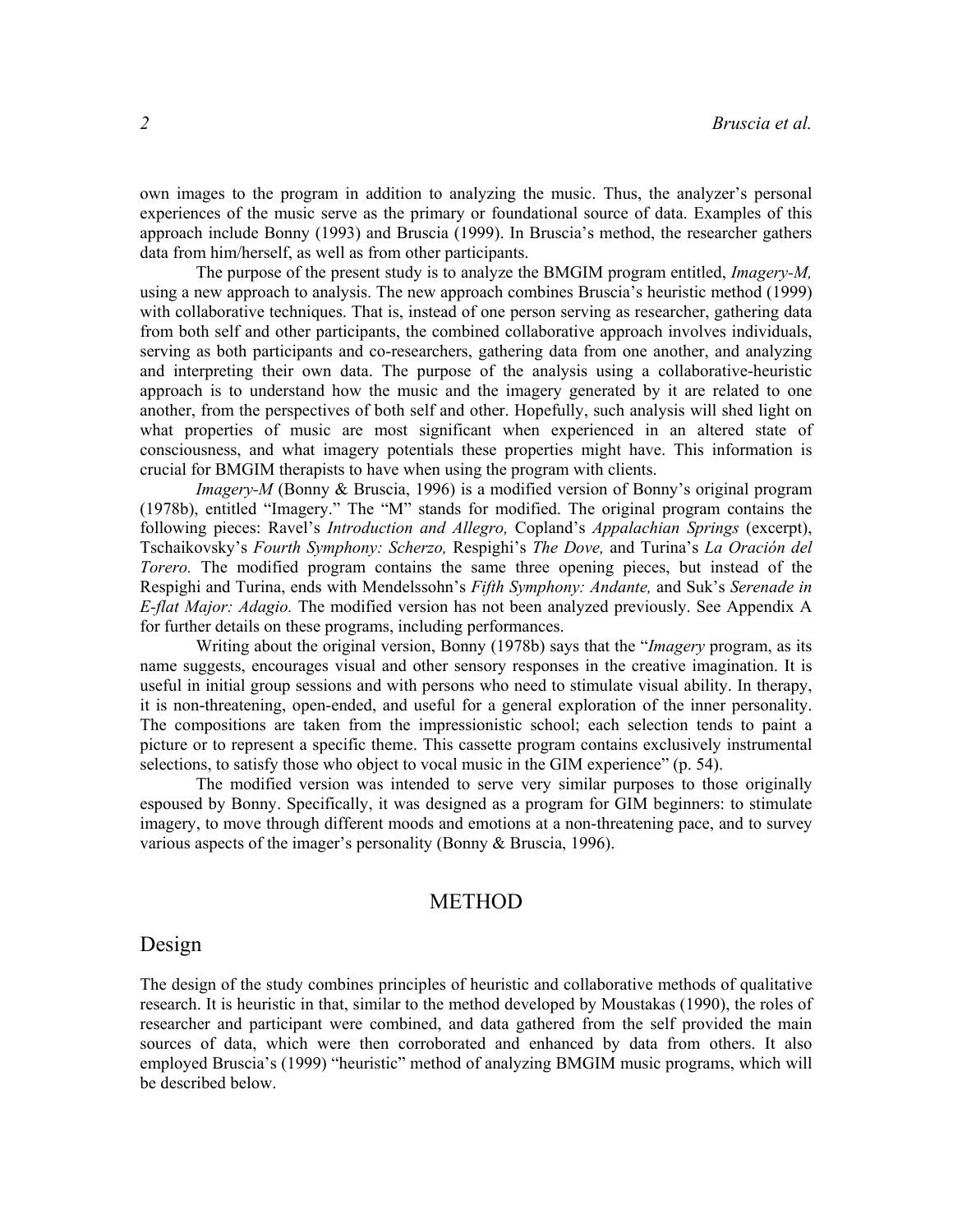The study is collaborative in that, instead of having one researcher study him or herself as the primary participant, along with other participants (who were not researchers), in the present study, all the participants were co-researchers studying one another. Collaborative research goes beyond heuristic research in three ways:

> First, the researcher and participants have equal roles and status as coresearchers, rather than being separated into hierarchical roles. Second, rather than involving only one researcher, collaborative self-study involves an entire group of researchers studying themselves, through both individual and group means. Third, the entire research process is created by the co-researchers through continuous dialogue—about the topic and purpose of the study, the method, the sampling, the organization and analysis of the data, interpretation, and presentation. (Bruscia, 2005. p. 388)

See "Process" for specific details on the collaboration involved in the present study.

### Participant-Researchers

The seven authors of the study served as both participants and researchers. Six of the participantresearchers (all females) were in training in BMGIM at an advanced level, and the seventh was their trainer (male). Henceforward the feminine (she or her) will be used to refer to the trainee coresearchers; the masculine (he or him) will be used to refer to the trainer co-researcher; and both feminine and masculine will be used to refer to people in general. All of the participantresearchers were professional music therapists with several years of clinical experience. They ranged in age from 29 to 60 years.

### Heuristic Method of Analysis

Bruscia's (1999) heuristic method is predicated on four principles. The first principle is that to understand any BMGIM program, one has to experience the music as the client experiences it (primarily in an altered state of consciousness), and as the therapist experiences it (primarily in an alert state of consciousness)—focusing on the music as well as focusing on the imagery generated by it. Thus, there are four conditions under which the analyzer must experience the music. Note that three of the conditions put the analyzer in the role of intense listener. The four conditions are:

 1) In an alert state, focused on the music itself. This involves being in an analytic mode, sitting upright, listening carefully and openly to all details in the music several times. These listenings may be focused on the musical elements (e.g., rhythm, melody, timbre), the structure of the music, and any or all aspects of the music that are salient. While being focused, the listener must also be open to whatever the music presents from moment to moment. During one of the several listenings, the analyzer also studies the score in detail. This condition is done one piece of music at a time, and all pieces in the program in sequence. The analyzer either records or writes down what is being heard on each listening. As a result of listenings under this condition, the analyzer divides each piece into sections, based on the musical form of the piece. Each section is then linked to timings on the CD. Thus for example, a section may be from measures 1-24, and occurs on the CD from 0:00 to 1:34 minutes. These sections are used to collate and compare all the data gathered under the four listening conditions. Shorter, monothematic pieces may not need to be segmented for analysis purposes.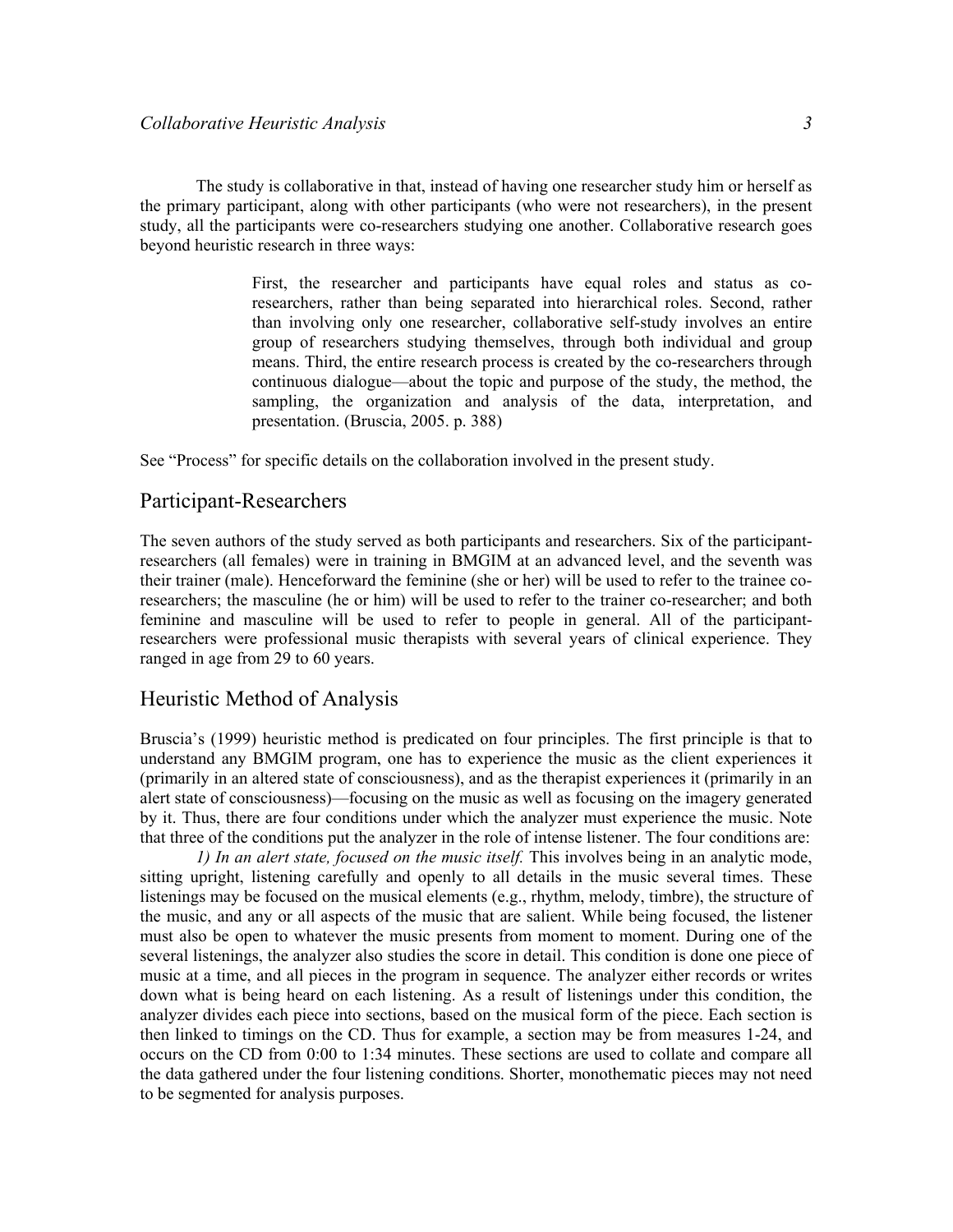2) In an altered state of consciousness, focused on the music. This involves the analyzer listening to the music in an altered state of consciousness while being guided; however, instead of allowing nonmusical images to develop, the analyzer/listener stays intently focused only on the music, being open to whatever the music itself presents. To do this kind of open listening, the listener allows the music to lead the experience fully, so that his or her attention naturally shifts from one musical event to another, from one musical element to another, or from one textural layer to another, depending on whatever attracts or engages the listener at the moment. While being open, the listener also remains very focused, paying close and continuous attention to only what is happening in the music. When nonmusical thoughts or images arise, the listener allows them to pass, and immediately refocuses on the music. As in a regular BMGIM session, the listener reports continuously to a guide, and the guide dialogues with the listener, using standard guiding techniques. Instead of focusing on nonmusical images, however, the guide reflects, amplifies, and deepens the musical experiences, and refocuses the listener on the music whenever nonmusical images arise. This condition is done, not piecemeal, but for the entire music program without interruption. The entire music-focused session is recorded, and transcripts are made.

3) In an altered state of consciousness, imaging freely and spontaneously while dialoguing with a guide. This condition is a standard BMGIM session. Thus, the analyzer "travels" or images to the entire BMGIM program as the client would, and the guide uses standard guiding techniques. The entire session is recorded, and transcripts are made.

4) In an alert state of consciousness, analyzing and categorizing the imagery evoked. This involves analyzing and categorizing the images evoked by each piece of music and segment thereof. The images may be classified according to pre-existing categories of images (e.g., Summer, 1988 or Bush, 1995), or inductively, that is, based on the images that arise directly from the data. In this study, the categories were created inductively based on the images created by the co-researchers in their own sessions. Examples of imagery categories are: visual, kinesthetic, memories, and so forth.

The second principle of the heuristic method is that data from the analyzer (i.e., researcher) must be compared and collated with data gathered from others (i.e., participants) who have been guided to the program by the analyzer. Thus, the method combines first-person (selfinquiry of analyzer or researcher) and third-person research (study of other participants).

The third principle is that data from the analysis under the four conditions must be analyzed and synthesized in the temporal sequence of the music program, that is, phenomenologically—as the music unfolds from moment to moment, and as the imager's experiences unfold from moment to moment. Thus, segmentation of each piece of music serves as the primary organizing component for analyzing the music and the imagery of all the participants in the analysis.

The fourth principle is that data from the analysis under the four conditions must be considered holistically, and in relation to one another rather than separately. Thus, working segment by segment, data from the alert music analysis must be considered in light of data from the altered music listening, which must be considered in light of the imagery generated by it in an altered state. Moreover, each segment of each piece must be considered within the context of the entire piece, which must be considered within the context of the entire program, which must be considered as a whole. In addition, data on the music and images gathered in the study must be considered within the context of each composer's intent, and the intent of the creator of the BMGIM program.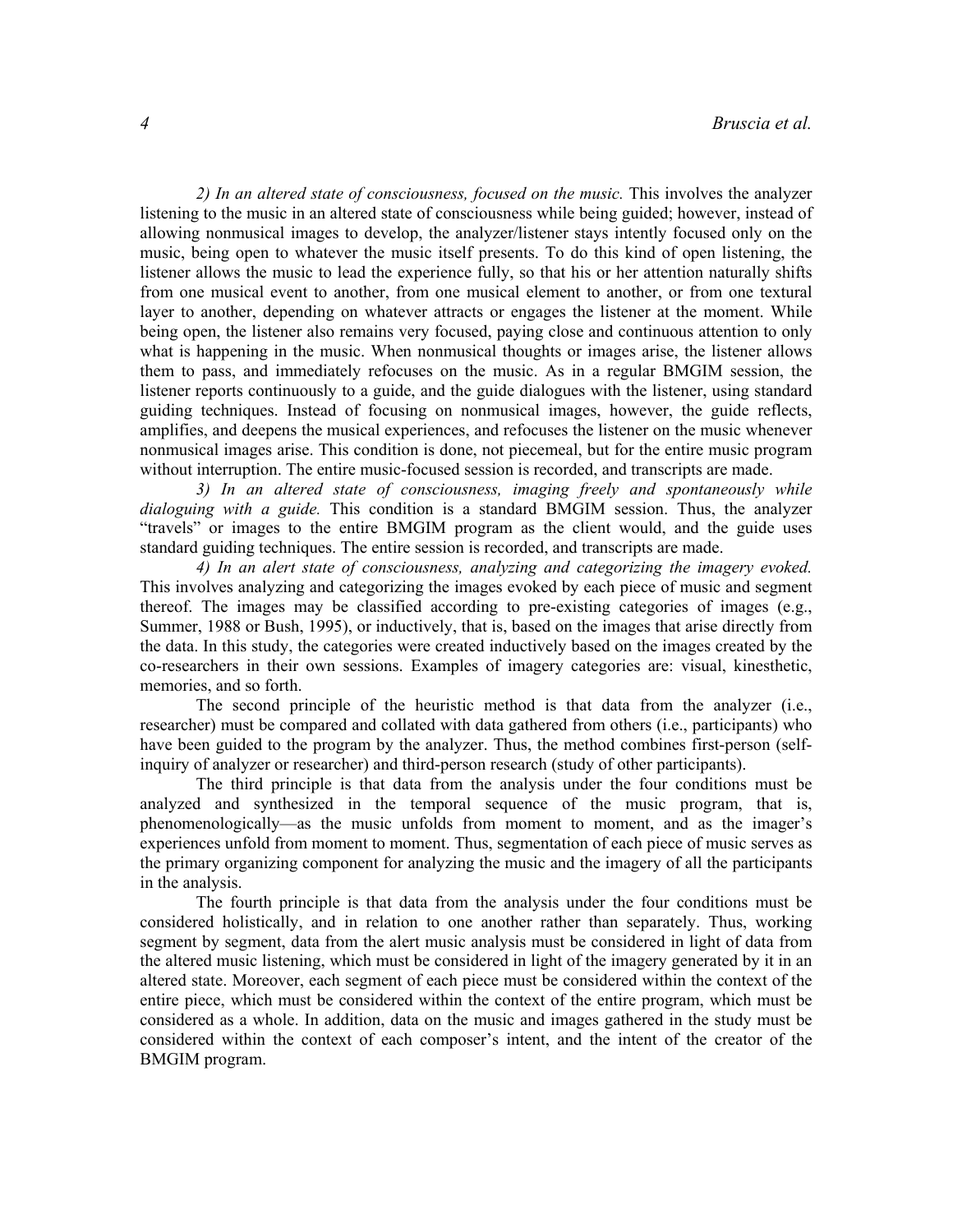## Collaborative Process of Data Collection

The study originated during an advanced training intensive in BMGIM. The focus of this training was the music programs, and a requirement of its completion was that each trainee had to analyze one complete music program. To better understand how to use the heuristic method of analysis developed by the trainer, the six trainees worked in pairs guiding one another to the same program (Imagery-M) under the four conditions (alert music-focused, alert imagery-focused, altered music-focused, altered imagery-focused). As the group discussed the process, the idea emerged that, instead of everyone working separately to produce six separate analyses of this program, the entire group should work collaboratively to create one collective analysis. To do this, however, required considerable organization, even though the heuristic method of analysis had been already been mapped out by the trainer. Essentially, the group had to determine how it would implement the heuristic method of analysis collaboratively. Several discussions were held, with one member taking notes. Similar discussions were held whenever questions arose, and after every listening experience. This allowed adjustments in the methods to emerge as necessary.

Because all members of the group did not reside in the same city, all experiences that required a guide took place during the training. The rest of the collaborative work was done via email, telephone, or personal meetings. In addition, recordings were made of all guided experiences, and transcripts were made of the recordings. The listener/imager (rather than the guide) took responsibility for typing the transcript of her own experience. This ensured accuracy of the data.

The trainees remained in the same dyads for the entire process of data collection and analysis, guiding one another under all four conditions, and collating and synthesizing their own data. Thus, for example, A guided B under each condition, and B guided A under each condition; then A and B collaborated in collating and synthesizing the data. And the same process was used by C and D, and E and F.

Several jobs were divided among the group, with each co-researcher taking a particular task, and the rest sharing or using that information. For example, the job of segmenting the scores of each piece into meaningful units was divided among the co-researchers. The same segmentation was used by all six co-researchers for each piece. Thus, for example, A's segmentation of the Ravel was used by all, B's segmentation of the Copland was used by all, and so forth. These segments are shown in the Results section. The job of gathering information about each composer and piece was also divided among the co-researchers.

The trainer served as consultant in all phases of collation and synthesis; and did not travel to the music under the four conditions. Thus, the sole sources of data were the three dyads of trainees, not including the trainer. Each dyad submitted their data on all four conditions to the trainer, who then collated, analyzed, and synthesized the data and wrote the final report. The final report was sent back to the co-researchers for correction, revision, and approval. One of the trainees then collated the corrections from the co-researchers, and the trainer revised the study accordingly. The study was then submitted for review, and the trainer made further revisions in the organization of the report based on feedback from the reviewers of this monograph. For a step-by-step description of the procedures used in this study, see Appendix D.

## Inductive Coding

Once the transcripts had been made, codes had to be developed for categorizing the imagery created by the co-researchers in their individual BMGIM sessions. Preliminary sets of codes were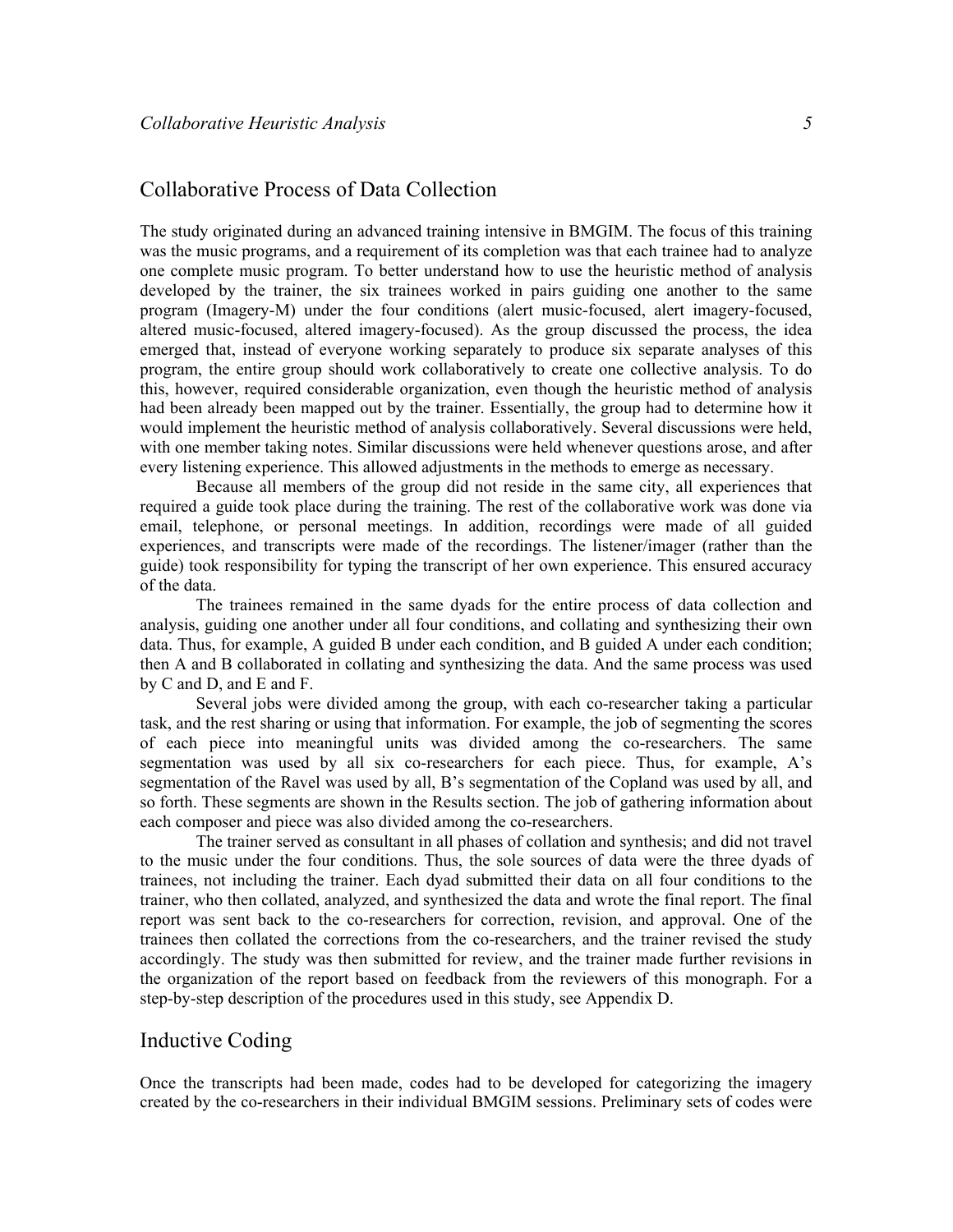developed by each co-researcher when analyzing her own imagery, and these sets were in turn compared, modified, and synthesized by the trainer. The trainer then tried the codes out on various portions of the data, and adjusted the codes and definitions as necessary. As a result, a set of inductive codes were defined for use in analyzing all imagery data across all co-researchers. As a result, the following categories were used to code all the images created by the co-researchers in their imaging spontaneously to the music in an altered state of consciousness: visual, physical, musical, identity change, self-reflective, self-other relations, other-other relations, emotional, significant other, fantasy, memory, and healing. Definitions of each code can be found in Appendix B.

#### Data Analysis

Proceeding piece by piece, data gathered from each of the four listening conditions were collated, segment by segment. To do this, the trainer had to summarize the information gleaned from the six trainees during the alert and altered music listenings (conditions 1 and 2), condense the six imagery transcripts (condition 3), and then categorize each image according to the final codes (condition 4).

After the imagery of each segment of music was condensed and coded, a tally was made of the various kinds of images evoked across the six co-researchers. Given the sheer amount of data, and number of codes, tallies were seen as the most efficient way to detect any regularities or patterns in the group data. The frequencies were not considered in a statistical way.

## Epistemology

Heuristic and collaborative methods were used to gather data about the music and the imagery evoked by it. Both heuristic and collaborative methods emanate from a nonpositivistic perspective. Given the subjective characteristics of both music and imagery, it is difficult to avoid subjectivity in the analysis of either kinds of data. Numerical frequency was used as a technique to identify patterns and regularities within the data from this study, with no intent to make statistical generalizations, explain cause-effect relationships between the music and imagery, or make any truth claims. Thus, although the study included both qualitative and quantitative forms of data, the interpretation of both sets of data was undertaken from a nonpositivistic point of view. All findings of this study are regarded as idiographic, that is, unique to the participants of the study, and not necessarily generalizable to any other groups. Hopefully, however, these findings will have relevance and value in understanding the Imagery-M program and its possibilities.

## RESULTS AND DISCUSSION

This section is divided into two parts. The first part will present and discuss the findings of the six co-researchers under all four analytic conditions, for each segment of each piece. Thus, for each segment, data will be summarized from the alert music-focused listening, the altered musicfocused listening, the altered imaging to music (also see Appendix C for condensations of coresearchers' imagery), and the alert analysis of images. This part of the Results and Discussion is lengthy and detailed, which is consistent with the holistic principle of the heuristic method of analysis—that all data be considered in relation to one another so that the reader can gain a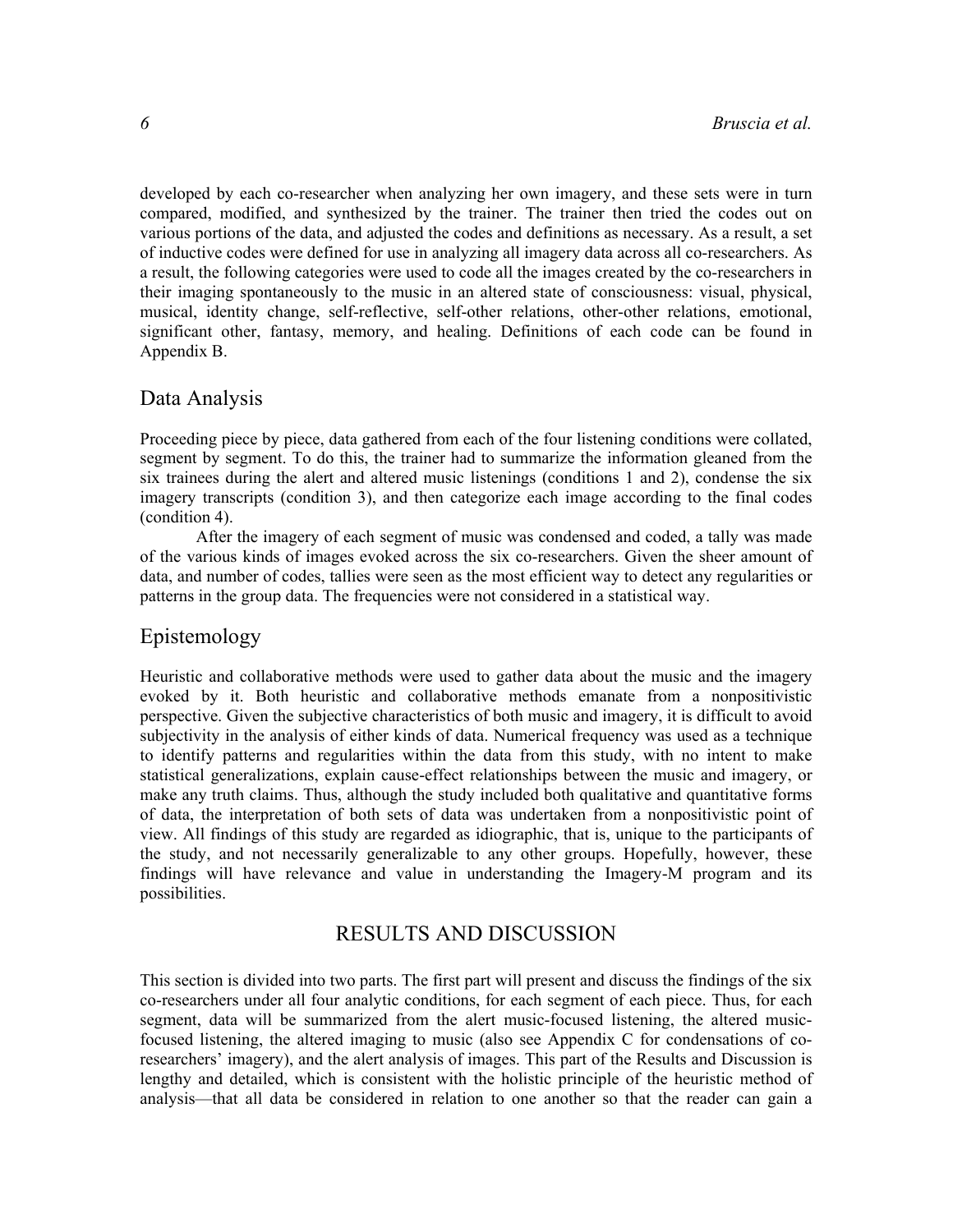holistic impression of musical and imaginal data on every segment of the music program. Such thick description may only be of interest to those readers who are BMGIM therapists and trainees interested in learning more about this program for their own work. For them, it is recommended that the findings on each piece of music be read while actually listening to the program. Other readers of this report may want to skip or scan the first part, and proceed to the second part of the Results and Discussion.

The second part of the Results and Discussion provides data summaries of the following four dimensions: 1) the imagery potentials of each piece, 2) the imagery potentials of the entire program, 3) the content of the imagery generated by the program, and 4) the imaginal style of the co-researchers.

## Part One: Findings of the Heuristic Analysis

## Ravel's Introduction and Allegro

Written by Ravel in 1906, The *Introduction and Allegro* is scored for flute, clarinet, harp 2 violins, viola, and cello, and has been described as a miniature harp concerto. It was an early piece, and according to many Ravel scholars, was not included in the composer's own catalog of his complete works. Some say it was written as an exercise or test piece while Ravel was studying at the Paris Conservatory.

The form is a modified sonata-allegro, consisting of five main sections: Introduction, Exposition, Development, Cadenza, and Recapitulation. In the Impressionistic style, the piece is economical melodically, and relatively simple harmonically. Coherence is achieved by similarities between the melodic motifs, and the continuous exchanges of the melodies among the instruments. Tension is built up and released through changes in timbre, dynamics, and tempi, rather than through tonal or rhythmic complexity.

In programming this piece in the original program, Bonny notes that "the harp is often very effective in GIM. This music and that which follows strongly suggests more surface themes, such as environmental scenes which have been enjoyed in life: meadow, mountain-top, swimming in the ocean or a lake, group picnics, etc. These scenes serve as practice for the deeper spaces to come when 'heavier' music is used" (Bonny, 1978b, p. 55).

#### Section One (Introduction): 0:00–1:44 on CD

The introduction opens slowly with a mysterious atmosphere. It is constructed out of three closely related melodic motifs that are tossed from one instrument group to another, as well as used together contrapuntally. The form is: a (flute), b (strings/harp), a with b (strings/winds), c (cello/winds). Transitions from one motif to another usually involve extensions of the previous motif, repeated with a decrescendo and ritardando.

The most salient elements noticed in an altered state were the harp glissandi, the timbre of different instruments, the broad string melody, and the undulating, constantly changing textures. Co-researchers reported body sensations in various parts of their body. The sounds were described as rippling, swirling, shimmering, pulling, stretching, nudging, weaving, undulating, reaching, and dancing. Most of the reactions to the music were physical and visual; however, a common report was that the instruments were questioning or conversing with one another.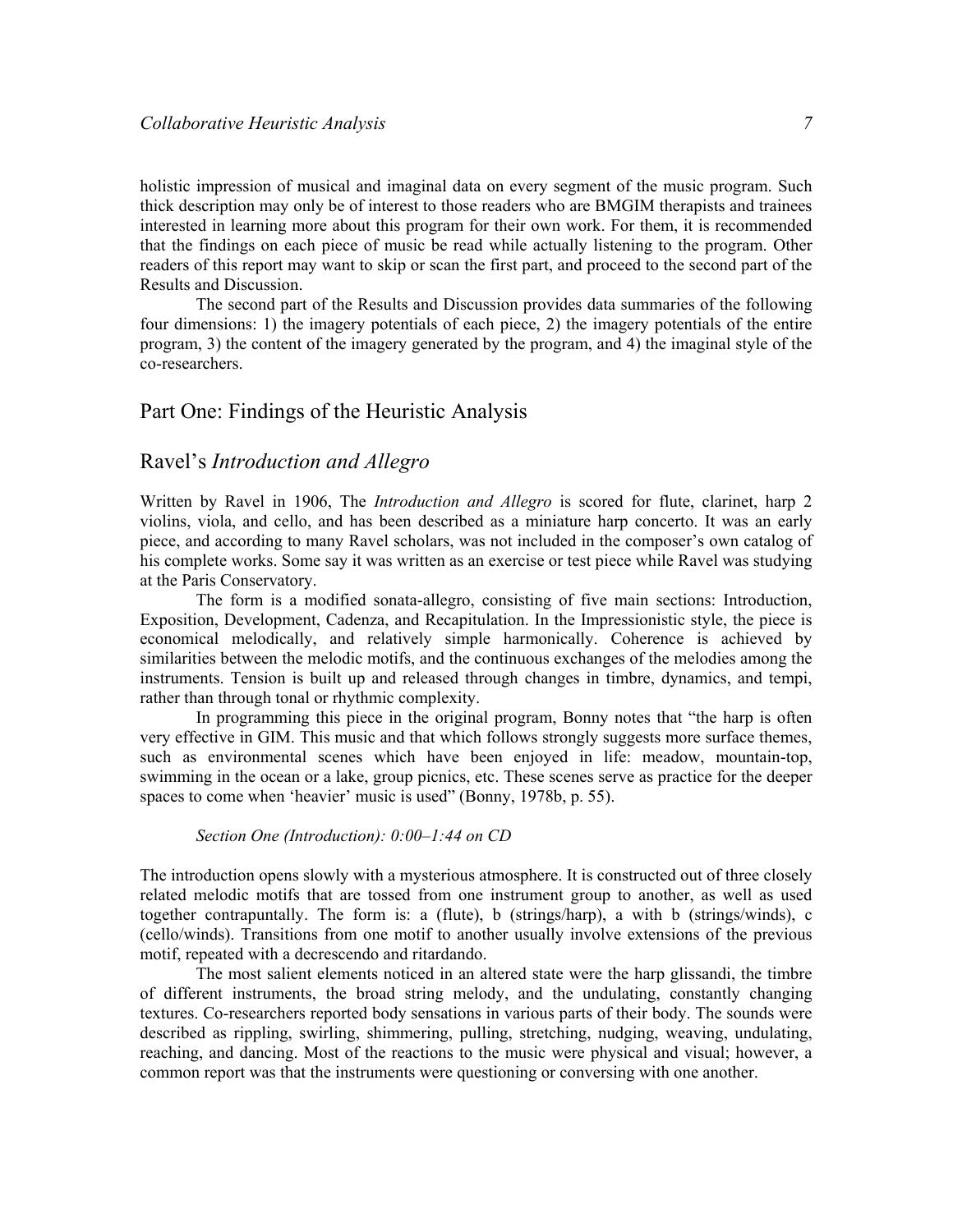Imagery scenarios included: being in a stream, being a baby, riding a surfboard in space, memory of an empty house, walking in a tunnel of sunlight, and seeing bands of lights turn into flowers. As coded and tallied, types of images created were (out of 6 total): 6 visual, 4 fantasy, 3 physical, 3 musical, and 2 memories.

The fact that all of the travelers had visual images should not be misinterpreted. Based on the longer transcripts, the most vivid experiences for this section were the physical and musical ones. Specifically, three of the co-researchers had palpable body sensations in response to the music, and three very actively implicated various elements of the music in configuring their images. It is also interesting that three co-researchers had fantasy images, while the other three had reality-based experiences (two memories and one everyday scene).

#### Section Two (Exposition): 1:45–4:37 on CD

The exposition section of the Allegro begins with a harp solo introducing a fourth motif (d), which serves as the first main theme (A). Up until now the harp has played more of an accompaniment role, thus the harp solo highlights the significance that it will have throughout the rest of the piece. After the harp theme finishes, a fifth motif (e) is presented by the flute, then harp; it serves as the second main theme (B). Pizzicato is introduced as an accompaniment figure. The exposition is relatively placid, with occasional and gentle increases and decreases in intensity. While one cannot predict which motif will enter, each motif is introduced by a transition, usually involving the clarinet.

The most salient elements noticed in an altered state were the different instruments, each having something to say or do, and each with their own qualities (beckoning, conversing, floating, weaving, leading, worrying). Also salient were the endless melodies constantly being passed from one instrument to another. As a whole, the music was described as swaying, lyrical, swirling, marching, shimmering, smooth, and energetic.

Imagery scenarios created in an altered state were: watching birds, relating to the music, zooming through space, drawing a picture with the instruments, being at a typewriter in a tunnel, and being with own family as butterflies. As coded and tallied, these images were the following types: 6 each for musical and visual, 5 for fantasy, 4 self-reflective, 3 physical, 3 emotional, 1 self-other, 1 other-other, 1 significant other, and 1 identity change.

These tallies are similar to those in the first section with regard to visual, physical, and fantasy images; however, other kinds of imagery were evoked here. Specifically, in this section, there were self-reflective and interactional images (Self-reflective images can be considered similar to interactional images in that they are like dialogues or interactions with the self). Also, emotions entered here. These kinds of images are very consistent with what the co-researchers identified in their altered music-listening as the most salient elements of the music (instruments saying and doing things). Another reason might be that the co-researchers were deepening their consciousness and imagery, and this usually leads to an expansion in the kinds of images that are evoked, and the level of engagement that takes place within the imagery.

#### Section Three: (Development): 4:38-6:29 on CD

In contrast to the exposition, the development section brings considerable intensity, through the use of crescendi and accelerandi, mostly occurring in the last half of the section. It utilizes motifs from both the Introduction and Allegro (a, b, and e). As the development reaches a climax, the harp enters and halts the proceedings with silences that introduce the cadenza.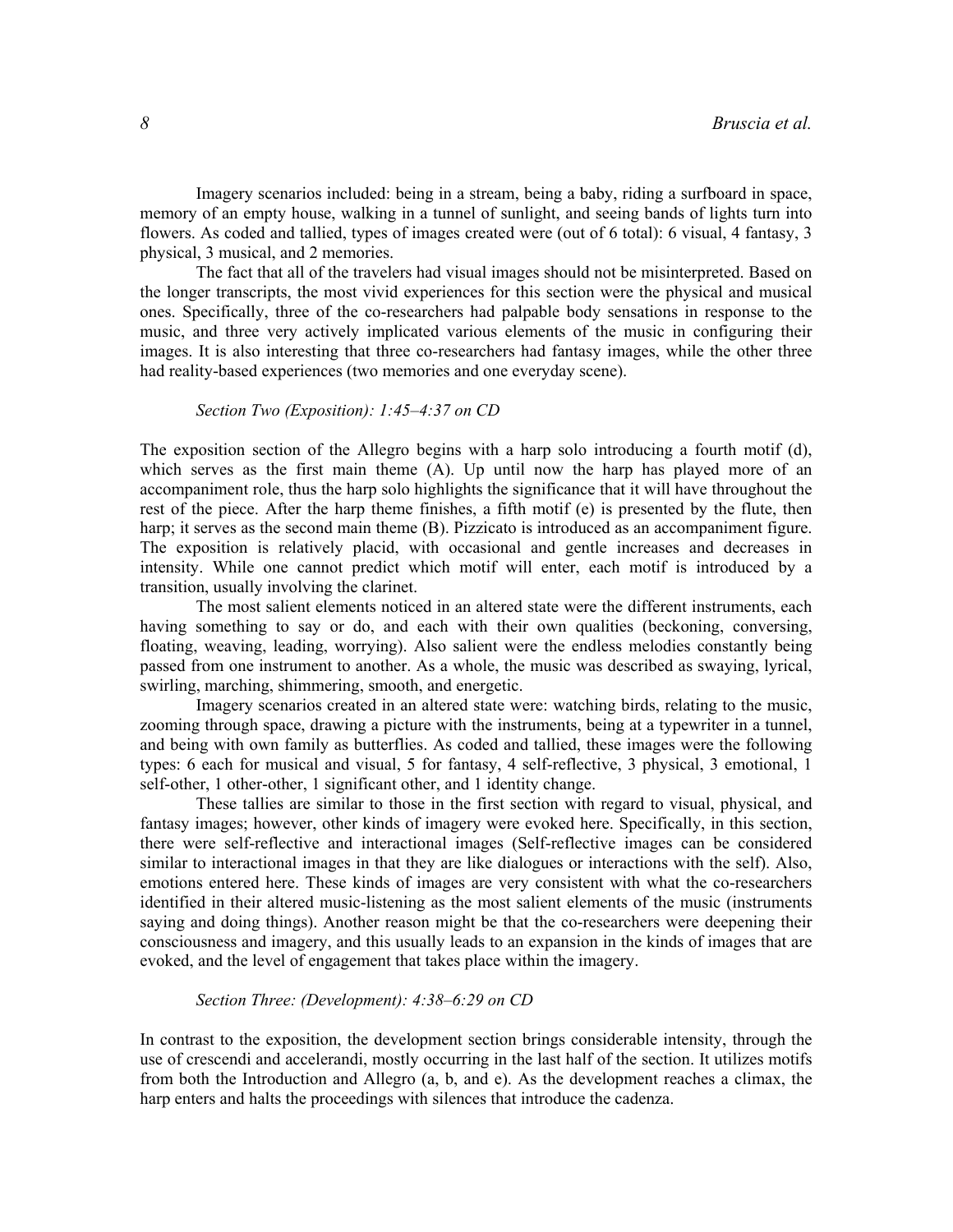When heard in an altered state, co-researchers were most drawn to the interplay of the instruments, and the continuous building of tension through dynamics, tempo, and the layering of instruments. They also heard a struggle for leadership among the instruments, and particularly the strings and harp. The harp seemed to lead more by restraining the other instruments, while the strings seemed to agitate the other instruments. The most used descriptive term was swirling instruments swirling, water swirling, swirling sensations in the body, and all the music swirling.

The imagery scenes were: in a valley with animals, in a magical forest with dwarfs, swimming into center of the earth, going from cave to tunnel to whirlpool, watching deer near brook, in a room with bookshelves, and being with her family as butterflies floating on a stream. When coded and tallied, these images were of the following types: 6 visual, 4 fantasy, 4 physical, 3 musical, 3 self-other, 1 identity change, 1 emotional, and 1 memory.

Here there seems to be fewer dialogues and emotions than in the previous section. Also, there appears to be less tension and struggle in the imagery compared to what was noticed in altered music listening. The question that arises here is whether the co-researchers re-interpreted the tension and struggles in the music to fit the context of their ongoing imagery, rather than responding directly to what was in the music. Put another way, instead of accommodating the images to changes in the music, and especially to increases in tension, the co-researchers may have opted to assimilate the music into the imagery, and in doing so, lessened the tension. While this cannot be stated as a conclusion, it is certainly a possible explanation. Another possibility is that since this is the very first piece, the co-researchers may not have felt ready to deal with what they may have perceived as an excessive amount of tension in the music so early in the experience.

#### Section Four (Cadenza): 6:30–7:51 on CD

The cadenza is slow and spacious, and acts as an extension of the development section. Once again, many thematic motifs are used together, interspersed with, and accompanied by typical harp filigree. The long rests and silences in the cadenza are used as transitions, leaving the listener to wonder where the harp will go next. The cadenza seems to calm down the musical tensions built in the development.

When heard in an altered state, the most salient feature of the music was the harp solo, and the various textures and sounds heard on the harp. Every co-researcher tried to explain what the harp was doing, attributing various qualities to it, such as aimless, on hold, leading, sorry, making space, and reaching. Interestingly, no co-researcher focused on the purely musical aspects of the harp cadenza, in fact, all attributed referential meanings to the harp.

Images created during this section were: being a minnow, being in the center of the earth, swimming with mermaids, being with deer, being with partner in nature, and being with own family as butterflies. Types of imagery created were: 5 visual, 5 emotional, 3 physical, 4 fantasy, 3 identity change, 3 self-reflective, 2 self-other, 2 significant other, 1 other-other. The cadenza seemed to elicit a wide range of experiences. Notice that self-reflective and interactional experiences together were the most frequent, followed by visual and emotional. This seems to be a very evocative section of the piece, as indicated by both the music listening and the imagery.

#### Section Five (Recapitulation): 7:52–10:12 on CD

The Recapitulation section brings back d and e motifs, or themes A and B. The motifs are varied in accompaniment throughout the section, in ways that make them seem more positive and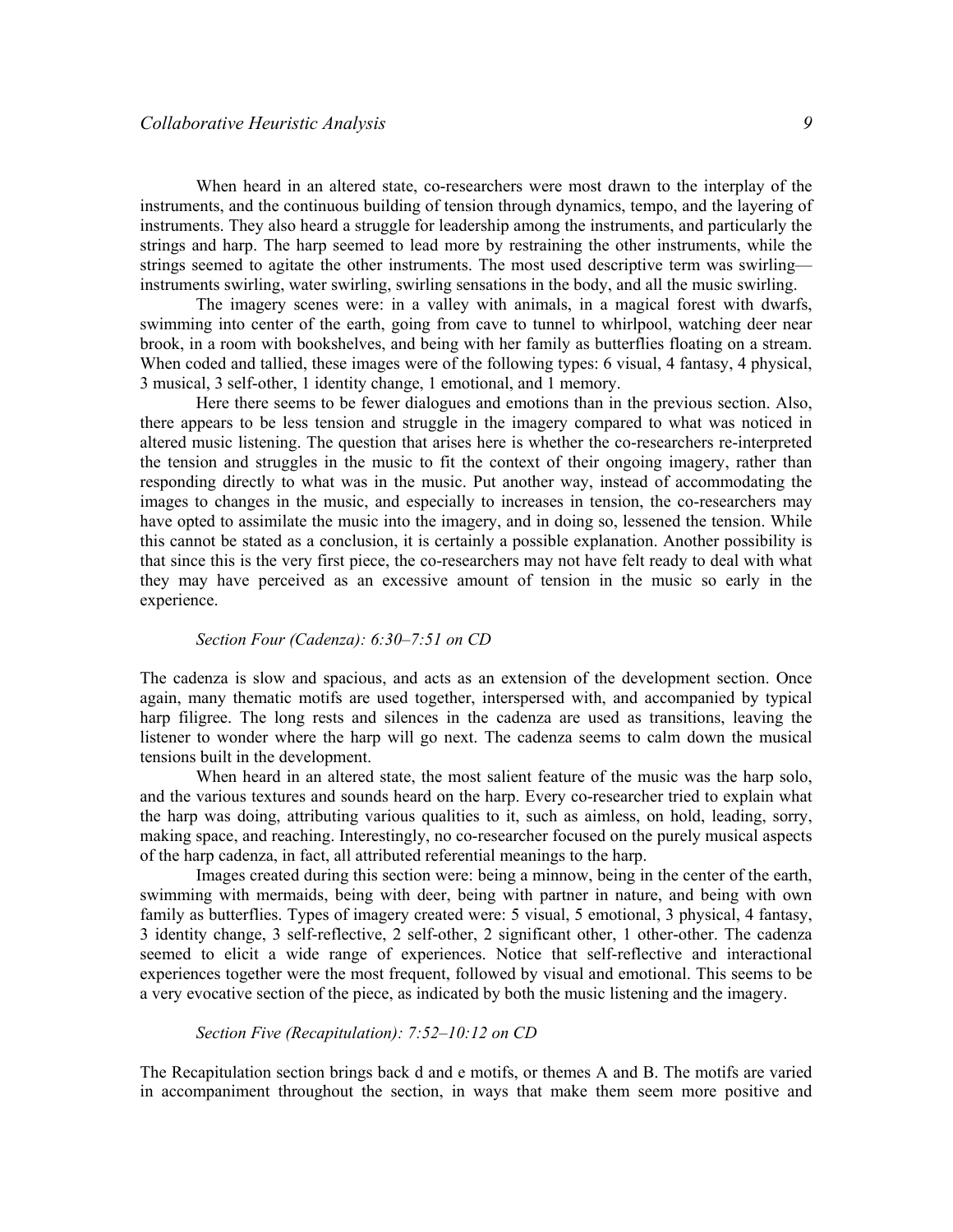optimistic. The accompaniments also integrate the instruments into more blended textures, as compared to the exposition, where instruments are separated out for their unique sounds. The piece ends without a coda.

When heard in an altered state, the most salient elements were the interplay between the instruments, the pitch relationships among the instruments, and the general energy or affect. All the co-researchers detected a pervasive change in feeling of some kind, even though they recognized the return of the main themes. Four listeners described this change in terms of spatial changes. The most commonly cited emotion was that the instruments were happy or joyous to be back together again, moving toward the same goal. Several listeners felt that this section had more energy, and was working toward something unknown. Many also felt that the music was dancing, and the instruments were swirling together.

Images created during this section included: watching creatures in the stream, shedding own skin and parts of self, being with mermaids, dialoguing about loneliness, dancing and following the music, carrying a butterfly and kids being injured by a cat. As coded and tallied, these images were as follows: 5 fantasy, 4 visual, 4 self-reflective, 3 physical, 3 self-other, 3 identity change, 2 emotional, 2 musical, 2 other-other, and 2 significant other.

The most significant finding here is that the imagery is somewhat different from what was heard listening to music in an altered state. In the altered music listening, the co-researchers found resolutions and conclusions to what had taken place throughout the piece, whereas in the imagery, they seemed to be moving into unresolved places, and into a deeper state of consciousness. As in the development section, there seemed to be "disconnects" between what they heard in the music, and the images they created to it later. If the images cannot be clearly attributed to the music, then one could surmise that they are a function of the co-researchers' own psyches, and/or where they were in the imagery sequence. Another possibility is that the coresearchers may have moved toward and away from the music at different sections of the piece. It is interesting to note that in this piece, this happened twice: in the development, the coresearchers heard tension in the altered music listening, but did not have very much tension in their imagery; then in the recapitulation, the co-researchers heard resolution in the listening, but did not find it in the imagery. Curiously, this seemed to happen across most if not all of the coresearchers, which then suggests that the music, rather than individual differences, may have been the chief factor. For now, it is only possible to say that sometimes the content and structure of music evoked images with similar content and structure, and that sometimes the content and structure of the music evoked different content and structure in the imagery because of individual differences between the imagers, and sometimes because of something in the music that required recontextualization by the imager.

## Copland's Appalachian Springs (Excerpt)

This suite is an orchestral version of the ballet, originally commissioned by Martha Graham for her own dance company. Both depict an 1800 Shaker celebration of a newly built farmhouse in Pennsylvania, which features a bride and groom, a preacher, and the congregation as the main characters. The celebration unfolds in eight sections; however, this excerpt presents only the first three sections.

 Bonny points out that each section of this programmatic piece is a sequence in the wedding story, and that each brings diverse and complex emotions (Bonny, 1978b). She also notes that the opening of the Copland "continues Ravel's carefree tone while adding more distinct variations to be reacted upon" (1978b, p. 55).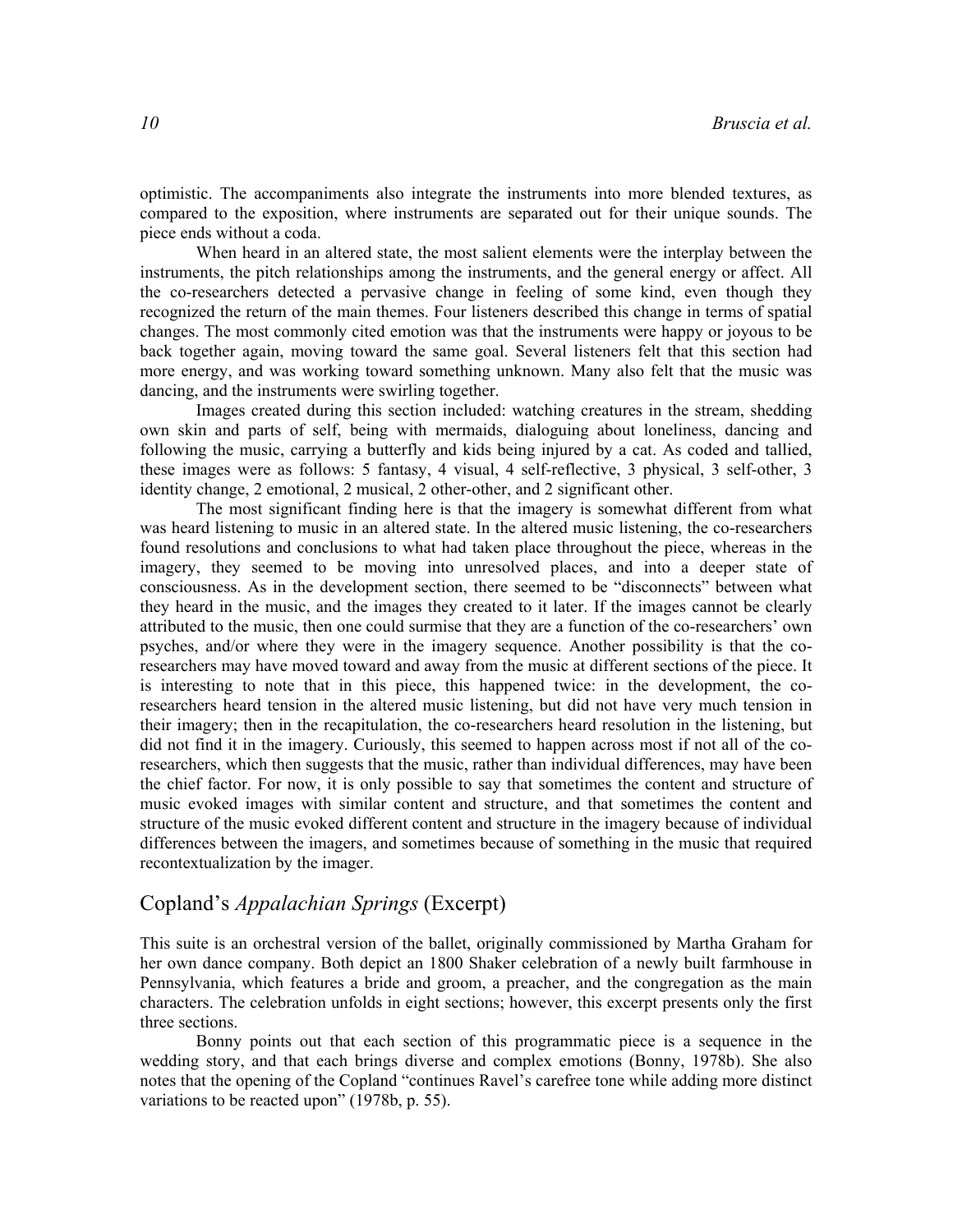#### Section One: 0:00 – 2:13 on CD

The first section is very slow and sustained, with short melodic motifs that have long notes. The rhythm is very calm. The main theme is an ascending melody built on an A-major triad. The melody consists of layered fragments, with each instrument adding a few notes at a time, and while they are being sustained, another instrument joins in. Thus, there is no long melody, yet constantly sustained, layered sounds, seemingly with no breath time. This section serves to introduce each character in the ballet.

When heard in an altered state, co-researchers found the instrumentation and their interaction as the most salient elements. Various qualities were attributed to these interactions, such as supportive, weaving, clearing, beckoning, giving space, and beautiful.

Images created during this section were: being in a prairie, exploring self and emotions, being with mermaids apart from mom, being with a deer in the forest where animals are celebrating her presence, visiting a dragon's castle, and resting with a butterfly family. As coded and tallied, these images were as follows: 5 self-reflective, 4 physical, 4 musical, 3 emotional, 3 fantasy, 3 visual, 2 significant other, 2 self-other, and 1 identity change.

This section elicited self-reflective and interactional images the most, then physical. This seems consistent with findings from the altered music listening which indicated that the most salient element was the way the instruments related to one another. It is also interesting to note that the images during this section were very sustained and slow moving; there was not a lot of activity. This is consistent with findings in the alert listening that tempo and sustained rhythms were prominent features of the theme.

Section Two: 2:14–5:04 on CD

The second section suddenly breaks into a rowdy dance to American "fiddle" music, with crossrhythms sounding like fancy footwork and invading group formations (Smith, 1955). The melodic lines are arpeggiated chords with octave leaps. Once again, there are instruments exchanging and swapping melodies, like they are dialoguing. It is a sharp contrast to the first section. Here, there is a long syllabic melody played in unison by the strings, with clear breaks punctuated by percussion. Unlike the first theme, this theme has intervallic leaps throughout the melodies. Motifs are repeated, and made into counterpoint. A Shaker's tune can be heard in a brass chorale that provides counterpoint to the string dance tune. The drum regulates and times the piece so that the instruments play in synchrony. Sforzandos are used to emphasis the dance rhythms. In retransitioning to the next theme (which resembles the first), the major triad is incorporated into the melody, and the oboe leads a long ritardando to return to the original slow tempo.

 When heard in an altered state, the most salient element was how the instruments worked together, each knowing their own roles. The instruments were perceived as being precisely timed in relation to one another, working together like a clock. They moved together in synchrony, like they were dancing together. It sounded like "team-work." The second thing noticed most often was the energy created by the fast tempo; one co-researcher described it as the "life force." The music was described as bright, jumping, building, confident rather than pushy, strong, dancing, and joyful.

 Images during this section were: being on a prairie farm, dialoguing with self and others with emotion, in the ocean between mom and mermaids, visiting deer's nest, flying on a dragon as part of a celebration, and resting with own family as butterflies while kids are healing. As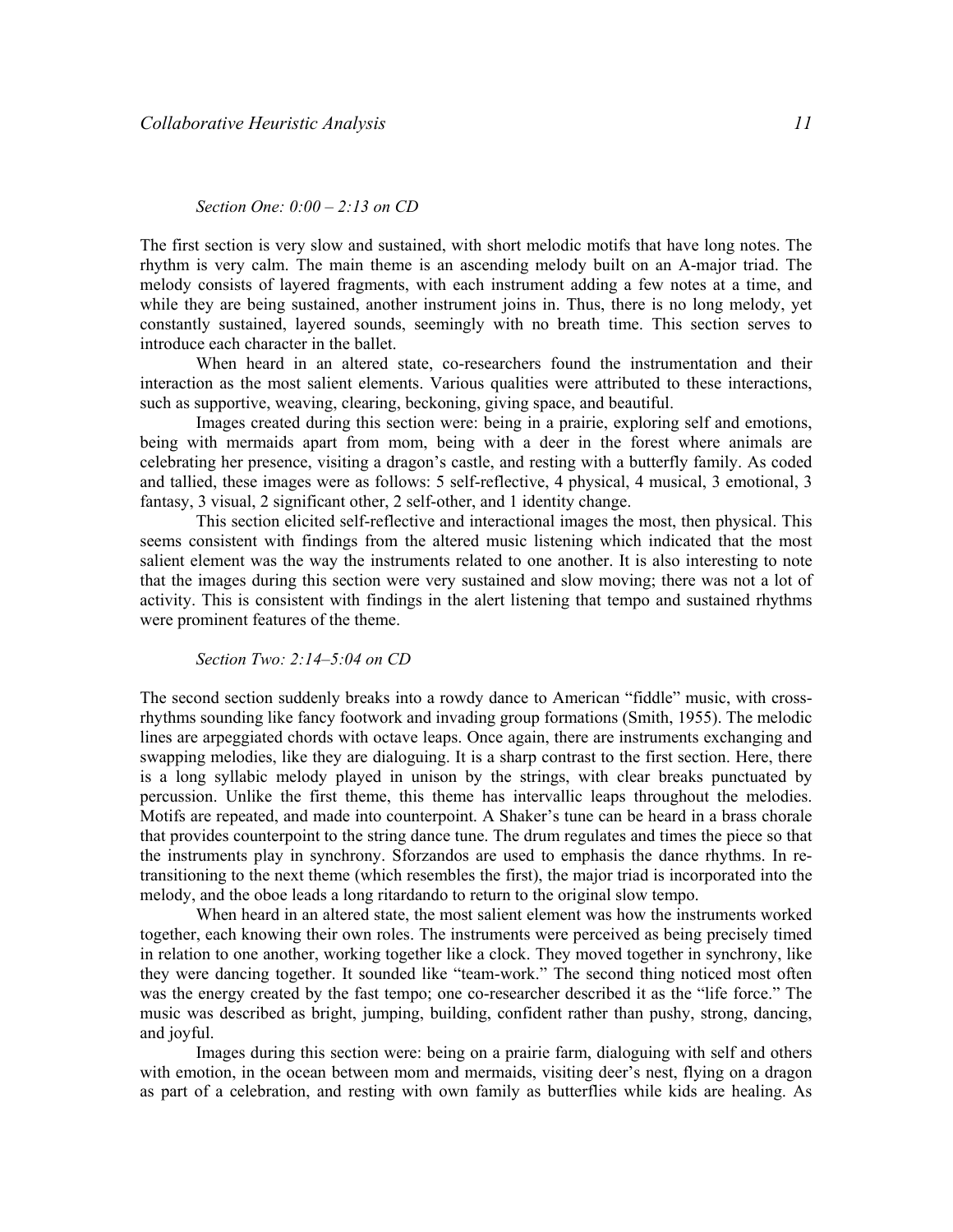coded and tallied, these images were as follows: 4 self-other, 4 significant other, 3 visual, 3 selfreflective, 3 musical, 2 musical, 2 fantasy, 1 identity change, 1 other-other, and 1 emotional.

When listening to the music in an alert state, one is immediately struck by the incredibly stimulating dance rhythms, so it is amazing to find that not one co-researcher reported having images involving the body, or movement. This may indicate that what we hear in an alert, analytic mode is not necessarily what we hear when imaging in an altered state of consciousness. More like the findings in the altered listening, the co-researchers developed images that were primarily self-reflective and interactional in nature. Consistent with this theme, significant others were brought into the images by 4 of the 6 co-researchers.

Section Three: 
$$
5:05 - 8:02
$$
 on CD

The third section is in a moderate tempo, using a variation of the melody of the first section. Here the bride and groom are brought forward in a tender dance scene accompanied by deep, rich harmonies (Smith, 1955). The oboe leads into a deceptive cadence and sforzando, which introduces tension. The strings play a mysterious high-pitched melody repeatedly; it is a yearning long melodic line. The excerpt ends with a grounding pedal point.

 When heard in an altered state, the co-researchers found the slow tempo as most salient, providing much needed space for rest. But in that space, dissonance appeared, and the listeners were keenly aware of it. The dissonant parts were heard as intrusive, urgent, and dark, and the instruments creating the dissonance were perceived as having bad news to tell the others. The second most salient element was the instrumental solos in this section. They seemed to call out in an effort to communicate something, and each expressed a different emotion. Many heard questions that seemed to go unanswered. Emotional descriptors used included sad, contemplative, longing, alone.

 Images created during this section were: dialoguing with a girl, dialoguing with self and others, being in shallow water with a turtle, having a party with animals in the forest, decorating a room in the dragon's castle, and own butterfly family being carried by a wise bird to a scene of a dead elephant. As coded and tallied, these images were as follows: 6 self-reflective, 6 emotional, 5 self-other, 3 musical, 2 physical, 2 fantasy, 2 healing, and 1 each for visual, identity change, significant other, and other-other.

Findings from both the alert and altered listenings are confirmed in the imagery created during this section. The "program" of this section is a tender dance scene of bride and groom, and in the altered listening, many different emotions were heard. Dissonance seemed to play a key role in complicating the emotions. Notice that all 6 co-researchers experienced emotions, and all 6 co-researchers had some kind of dialogue or interaction Another factor may be that this slow, emotional section follows the joyful barn dance, and by contrast, sounds much less rejoicing, and much more emotion-laden. Also, given that this section is not very different musically from the first section except for the amount of dissonance, it is interesting to see that it evoked more emotions than the first section. All this leads one to surmise not only that dissonance tended to elicit deeper emotion, but also that the sequence of musical moods and ideas was very important to the co-researchers. More specifically, regardless of how emotional the first section was, this section was perceived as more emotional, not only because of the dissonance, but because of what preceded it.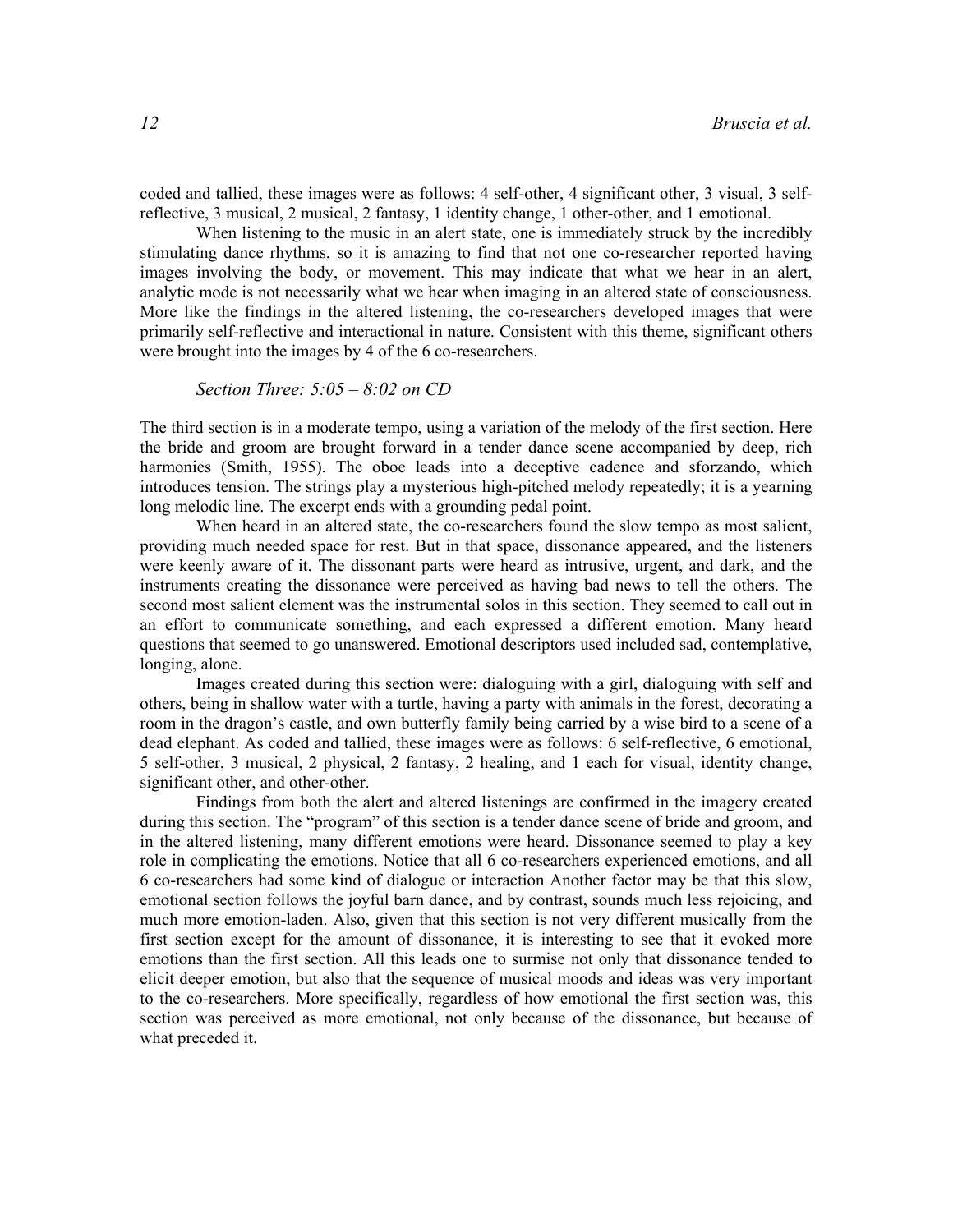# Tschaikovsky's Fourth Symphony: Scherzo (3rd Movement)

Tschaikovsky wrote this symphony in the fall/winter of 1877/1878, a very tumultuous time in his life. He had recently married a former student who threatened to kill herself if he did not consent to marry her, but shortly after the wedding, Tschaikovsky had a nervous breakdown, and was advised by his doctors to never see his wife again. He left Russia for Switzerland with his brother and found solace in writing this symphony along with the opera *Eugene Onegin*.

 The fourth symphony was dedicated to his friend and patron Nadezhda von Meck, with whom he had a continuous and long-standing correspondence about his life and work. In regard to the third movement, he wrote to her: "I am captivated in advance by the scoring of the Scherzo. I do so love pizzicato, it passes through my nerves like an electric current; the alternating use of the sections of the orchestra will be very original, and, no doubt, very beautiful" (Garden  $\&$ Gotteri, 1993, p. 39). In a later letter, Tschaikovsky described the Scherzo as:

> evanescent images which flit past in your imagination when you've had a drop of wine to drink and you're experiencing the first phase in inebriation. You are neither in a cheerful nor a sad frame of mind. You aren't thinking about anything: you give free reign to your imagination, and for some reason it has set about painting strange pictures…Among them a little tableau has come to mind of carousing peasants and a street song…Then somewhere in the distance, a military procession has passed by. These are completely inconsequential images that run through your head as you are falling asleep. They have nothing in common with reality: they are strange, wild, and incoherent. (Garden & Gotteri, 1993, p. 187)

Bonny (1978b) included this piece in the original program "to provide novelty and change in tonal color" (p. 55). She further noted that "if a listener is in a deep space, the change does not seem noticeably to alter imagery content. For listeners in lighter states, the tonal color changes tend to effect the feeling state from one section of the piece of music to the next" (p. 55).

Section One:  $0:00 - 1:44$  on CD

The form of the scherzo is ABA with a coda based on B. The A section is an Allegro in 2/4 meter with two themes, both of which are played pizzicato on the strings. Characteristic of this section are changes and swells in dynamics, which vary according to pitch. Higher notes tend to be louder than lower ones, and some lower notes are nearly inaudible. Also, intervallic jumps are emphasized dynamically. The rhythm consists of steady pulses of eighth notes. Meter is very marked, and tempo is stable.

 When heard in an altered state, the most salient element was the use of the pizzicato across the entire string section. The pizzicato was described as being energetic, poking, thumping, pushing, prodding, running, bubbling, popping, and tickling, having effects on many different body parts, including the chest, the hips, nose, face, feet, neck, and spine. The next most important element was the pitch of the pizzicato, with the higher ones affecting the upper part of the body, particularly the head, and the lower affecting the feet. The pizzicati did not seem to elicit specific emotions, however, they were perceived ambivalently, as both positive and negative.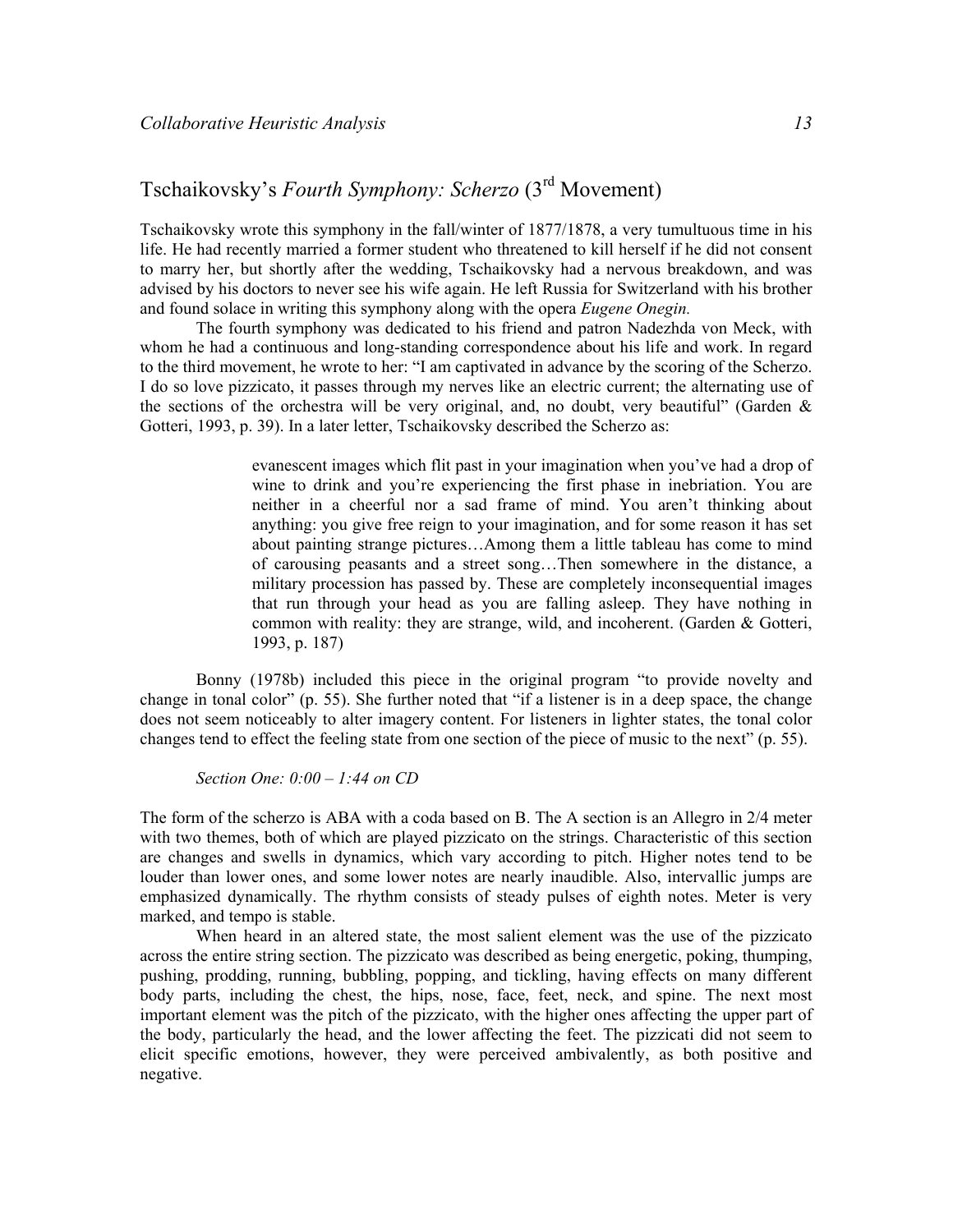Images during this section were: watching a cattle drive, directing fairies with a magic wand, interacting with a sea turtle, dancing with animals, getting a massage, and watching an animal stampede to an elephant's grave. The types of imagery were: 4 fantasy, 3 self-other, 3 self-reflective, 2 each for emotional, visual, and physical, and 1 each for musical, other-other, and identity change. Most of the images in this section were fantasies, self-reflective, or interactional in nature; and many of them involved movement of some kind. This seems to be consistent with Tschaikovsky's description of the piece. It is also interesting to note that there a wide variety of imagery types generated by this rather repetitive, monothematic section of music.

Section Two:  $1:45 - 3:10$  on CD

A sustained note on the oboe halts the breathless string pizzicati of the first section. The B section features woodwinds and brass in a playful, rhythmic motif played in square tempo with marked meter. The brasses introduce a repetitive march-like tune that modulates up and down. Two-voice counterpoint can be heard using pizzicato strings, and instruments go back and forth in callresponse patterns. The repetitions, counterpoint, and sequences build into a climax with a piccolo enlivening the mood and leading the way. The excerpt gradually fades away, ending pianissimo.

When heard in an altered state, the sustained note on the oboe, heralding the opening of the B section, created feelings of relief—the frantic pizzicato had finally come to an end. Here the most salient element were the different timbres of the instruments, and how the melodies passed continually between the instruments. The listeners commented on every instrumental solo; the piccolo was shrill, the strings were smooth, the oboe pulled back, the tuba was marching in a band, the flute and clarinet were butterflies swirling around together, the brasses were poking. Here there was ambivalence over the continual shifts in drive and energy, created by the crescendi and accelerandi, and the layering of instruments.

Images were: an animal parade, burrowing into the ground and dialoguing, being alone in the water, hugging and thanking animals, riding a horse with a friend, and animal dialogues about the elephant's grave. Types of imagery were: 5 fantasy, 4 self-reflective, 4 self-other, 3 emotional, 3 musical, 2 visual, 2 physical, and 1 each for identity change and other-other. Selfdialogues and self-other interactions predominate in the imagery of this section, however, a wide variety of imagery types were evoked. This seems consistent with the importance given to the musical interchanges among the different instruments identified in the alert and altered listening, and the variety of timbres that are heard in this section as compared to the others.

Section Three:  $3:11 - 4:54$  on CD

The A theme returns, with very little variation. When heard in an altered state, the most salient elements were the pizzicati and the pitch. The responses to these two elements in combination were diverse, such as feeling plucked, tip-toeing, feeling pushed, not wanting to stop, being unsure, and feeling annoyed. Interestingly, then, the return of the pizzicato elicited more negative responses than when introduced in the exposition section.

Images were: an animal circle dance, self-reflection and dialogue with others, deciding whether to stay with the mermaids, a squirrel dance, riding a horse with a friend, and walking on the grave. Types of images were: 4 fantasy, 4 self-reflective, 3 visual, 3 physical, 3 significant other, 2 self-other, 2 musical, 2 other-other, and 1 each for identity change and emotional. Like the A section, this section also elicited a wide variety of imagery types, and the distribution of imagery types is not too different. Yet, comparing the data from altered music-focused listening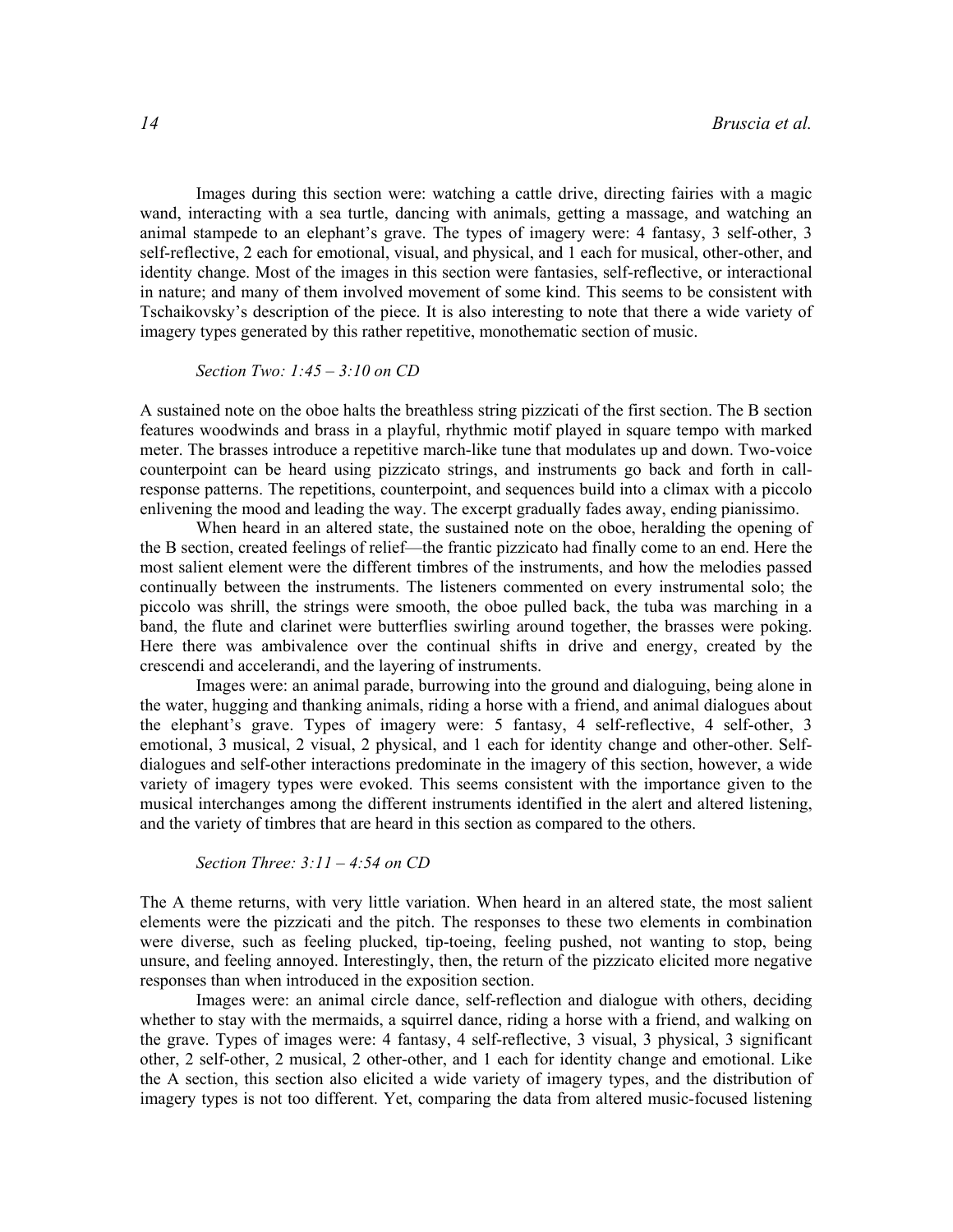with the first section, this time the co-researchers felt more negative about the pizzicati. When first introduced, the pizzicati were not as annoying or pushy, whereas this time, they were clearly not as comfortable. This did not seem to be the case in the imagery, where the co-researchers did not seem to react negatively to the pizzicato.

Section Four (Coda):  $4:55 - 5:48$  on CD

The final section is a coda based on the B theme. It fades away with pizzicato. When heard in an altered state, the listeners found the interplay among the instruments to be most salient, suggesting a conversation, or playful marching while the marchers (instruments) talked to one another. One imager said that the music did not seem capable of stopping; another said that it didn't know where it was going, so it continued to go up and down.

Images were: animals in formation, self-reflection and dialogue with others, a music massage, an animal dance, riding a horse with a friend, and a butterfly family making a cocoon for the elephant. Types of images created were: 4 fantasy, 4 physical, 3 emotional, 2 visual, 2 musical, 2 self-reflective, 2 other-other, 2 self-other, and 1 identity change. Compared to the previous section, the types of imagery look quite different, however, the content of the imagery was quite similar. Thus, the coda seemed to elaborate and expand the images already formed in the previous section.

## Mendelssohn's Fifth Symphony (The Reformation): Andante

Mendelssohn composed this symphony in the winter of 1829-1830, when he was only twenty years old. While he was composing it, he became ill and struggled to meet its deadline. Although numbered as his fifth symphony because it was published posthumously, it was actually the second symphony he wrote. It was composed for the  $300<sup>th</sup>$  anniversary of the "Augsburg Confession," a statement outlining the basic tenets of the Protestant faith, thus its title the "Reformation Symphony."

Only the Andante movement is heard on the Imagery-M program. The form of the Andante is a-b-a, however, since both motifs are presented only in G minor, it may be considered monothematic, especially since the piece is so short (4:50 minutes). Only a few bars of chromatic harmony are heard in the re-transition from b back to a. Then at the end, the first motif ends in G major, where the movement comes to a close. The next movement is meant to begin immediately without break.

This piece does not appear on Bonny's original program, however, it was upon her recommendation that it was substituted for *The Dove* by Respighi (Bonny & Bruscia, 1996). Both pieces initiate a quieter mood from the fast pizzicati of the Tschaikovsky; both have longbreathed melodies; and both have a repetitive accompaniment figure that edges the imager into emotion.

#### Section One: 0:00 – 1:46 on CD.

The movement begins with the second violins and lower strings playing a sixteenth note pulse of chords that progresses downward in pitch for the first two measures. The first motif enters on the third measure with the first violins playing a long, yearning melody in G minor. Only the strings are heard in this section, staying with this pattern of violin melody soaring over the pulsing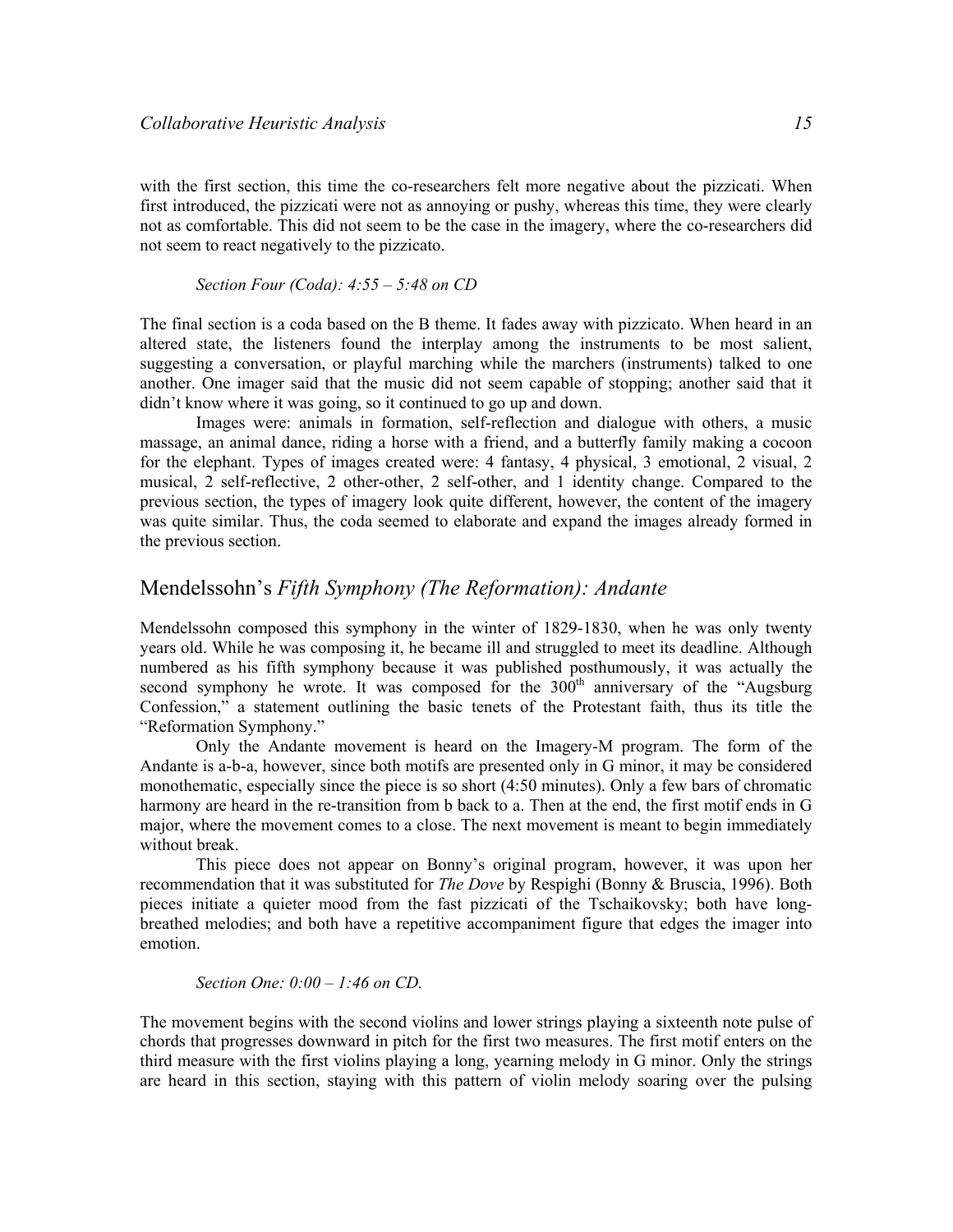chords. Then the woodwinds enter to transition from motif a to motif b. The transition takes only three measures, and does not involve modulation.

Listening in an altered state, the most salient element was the long-breathed melodic theme played in unison by the strings, accompanied by pulsing accompaniments underneath played by other instruments. The length of the melody, and the very long phrases, immediately brought awareness of the breath, and how much of it was needed to be with the melody. The melody was perceived as stretching, reaching, longing. The strings playing in unison made immediate connection to the heart. The accompaniment was perceived as a ground that provided safety. The relationship between the high and low strings was also noticed. Emotions of sadness and longing were evoked.

Images were: a baby elephant being stepped on, self-reflection and dialogues with others, unzipping a mermaid costume, swinging on a porch with a cat, leaning on horses, and watching the wife of an elephant grieve. Types of images were: 5 emotional, 4 physical, 4 self-other, 3 visual, 3 self-reflective, 2 musical, 2 fantasy, and 1 each for identity, other-other, memory, and healing. The co-researchers were largely consistent with one another in responding to the music with mostly emotional, physical, and self-reflective or interactional images. This is consistent with what was heard in the alert and altered listenings. Specifically, the long-breathed melodies in the upper strings seemed to be the protagonist telling an emotional story that could be felt in the body, while the accompaniment supported and responded to the protagonist and the story told.

Section Two:  $1:47 - 2:54$  on CD

The "b" motif is a brief excursion away from "a" melodically and rhythmically, while staying in the same key, and for the most part keeping the same pulsing, sixteenth note accompaniment in the lower strings. In this section the melodic rhythm is more fused with the accompaniment sixteenth note pulse, making the melody sound like it's moving faster than the first motive. The appoggiatura is the main feature of the melody, adding great expressivity.

In an altered state, co-researchers had much the same reactions as they had in the first section, regarding the melody in the first violins, and the accompaniment. Here the melody was less stretched, probably because there were more notes in this motif than in the first. The accompaniment consisted of both the pulsed chords and short interjections and comments in relation to the melody. Emotions of sadness, strife, and longing were evoked here.

Images were: girls tending the elephant's wound, self-reflection and dialogue with self and others, music holding the imager, feeling special after a party, helping a friend select a gown and cloak for the banquet, and the imager's family receiving energy from sadness and death. Types of imagery were: 5 physical, 5 emotional, 4 self-other, 2 each for musical, other-other, and fantasy, and 1 each for visual, identity change, self-reflective, and healing. Here the responses seemed to be similar to those for the first section, that is, primarily emotional, physical, and selfreflective or interactional. Two co-researchers had elephants in their imagery, one was wounded, and the other was dead.

Section Three:  $2:55 - 4:50$  on CD

The "a" motif returns after the same introduction of pulsing chords. This time, the flute and bassoon imitate the melody canonically, and the brasses provide a countermelody in the bass. These additions to the strings add expressivity and complexity.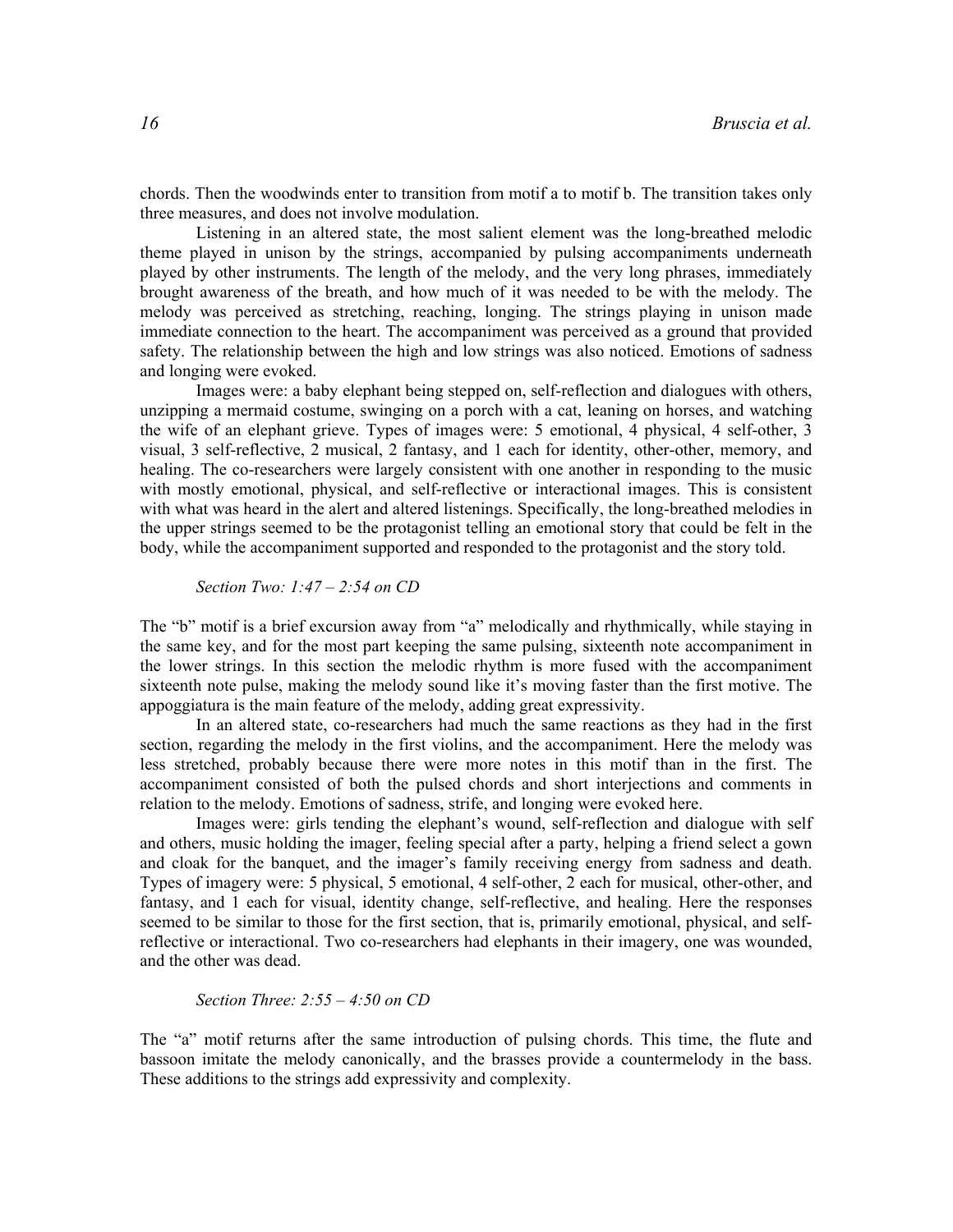When heard in an altered state, the most salient element of the music was the addition of the wind instruments, especially the horns. The co-researchers felt a deepening of emotions evoked earlier, staying with the melody and its longing sadness (through stretching or breathing), and being held in an accompaniment or ground and its safety.

Image were: girls tending to baby elephant, self-reflection comforted by mother, an outof-body experience, dancing on the porch, and a butterfly family sympathizing with the wife of the dead elephant. Types of imagery were: 6 physical, 5 musical, 3 self-reflective, 3 self-other, 3 fantasy, 2 other-other, 2 emotional, 2 visual, and 1 identity change. Responses to this section are interesting in that, though both alert and altered listening predicted a deepening of emotions, only 2 of the 6 co-researchers reported emotions. All co-researchers had physical responses, and 5 had music-based images. Self-reflective and interactional images were also present. Two coresearchers had butterflies in their images, and two had elephants.

## Suk's Serenade for Strings

Suk, a child prodigy, entered the Prague Conservatory at age 11, and studied with Dvorak. The Serenade for Strings was written in 1892, when Suk was 18 years old. Suk married Dvorak's daughter in 1898, but she died in 1905 only seven years after their marriage, and Dvorak had died a year earlier. Suk had a painful spiritual crisis after the loss of these two important people in his life, which greatly affected his productivity as a composer.

The serenade, originally an instrumental love song, was a popular form in the  $19<sup>th</sup>$ century. Dvorak, Brahms, Tschaikovsky, Elgar, and Strauss had all written orchestral serenades. Suk's serenade is scored for strings only. It is quite romantic in style, and quite traditional, compared to Suk's later works, which were radical, complex harmonically, and bordering on atonality. The Adagio or third movement is heard in the Imagery-M program. It is in sonataallegro form. The exposition has two themes, the first in G major, the second in E major. The development section uses ideas from the exposition, building intensity through modulation, accelerandi, and crescendi. The recapitulation is very short, bringing back only one playing of the first theme in G major. A short, very uplifting, high-pitched coda ends the movement.

This piece is a substitute for Turina's La Oración del Torero in Bonny's original program. Selected by Bruscia, and approved by Bonny (Bruscia & Bonny, 1996), the Suk has much less turmoil, and a great deal more serenity than the Turina. Bonny herself was not pleased with the Turina as an ending to this program (Cohen, 2003–2004). When asked by Cohen whether there were any programs that she did not like, Bonny replied: "I probably would change the Imagery [program]. That last Turina [La Oración del Torero] is too heavy" (p. 25).

#### Section One (First Theme of Exposition): 0:00 – 4:42

The main theme (marked "Tranquillo") is a four-bar melody with accompaniment. The same melody is played three times, with the melody being taken by a different instrument in each repetition, and the accompaniment moving from quarter, to eighth, to sixteenth note textures. The first time it is played by the cellos, then repeated at different octaves by the strings and violas. A modulation begins, and the theme is repeated by the strings, this time in D major. After a retransition, the theme returns to G-major, with the accompaniment providing a chorale-like harmonic accompaniment.

In the altered state music listening, co-researchers found the most salient elements to be the voicing or relationships between the instruments, the changes in pitch, the high pitch range,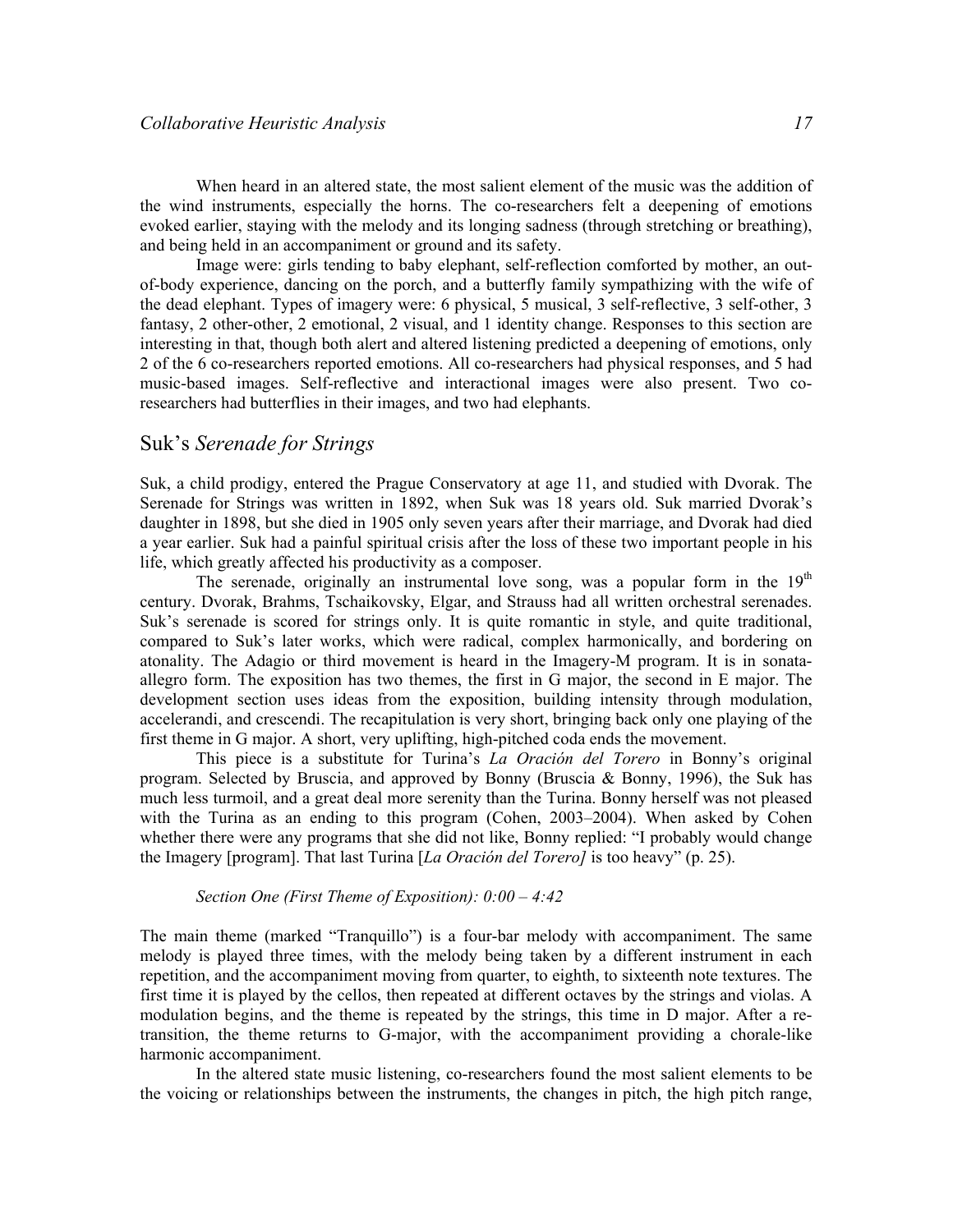the tranquil rhythm and tempo, and the timbre. It was agreed that each set of instruments were communicating something, either to the other instruments or to the listener. In each playing of the theme, different relationships between the instruments were identified. Co-researchers had very consistent physical and emotional reactions, using terms such as sweet, caring, loving, holding, cradling, and sad.

Images were: the elephant's wounds closing up, feeling alone with her family wanting their care, sitting on a porch thinking and getting message from a deer about being special, being at a banquet of butterflies at different levels of development, and imager's family becoming big butterflies and flying. Types of images were: 5 each for musical, self-reflective, emotional, and fantasy, 4 self-other, 3 each for visual and healing, 2 other-other, 2 significant other, and 1 each for physical and identity change. Considering the high tallies, this section of the music seemed to evoke the same types of imagery, and many different types. The imagery experiences were similarly consistent with reactions under the altered state music listening condition, that is, diverse yet sharing many same qualities.

#### Section Two (Second Theme of Exposition): 4:43 – 5:42

The second theme, also a four-bar phrase, is introduced in E major without any modulation. This sudden third-relation change of key is quite dramatic. The melody is played by the strings, and the lower strings provide richly textured accompaniment patterns, including pedal points, duple and triple rhythms, ascending and descending broken chords, bowed and pizzicato. Altogether, the theme is heard five times.

 When heard in an altered state, the co-researchers noticed the pizzicato accompaniment and the communication going on between the instruments and between the music and the listener. A common feeling was that the music was calling to or inviting the listener. The pizzicato changed the mood from restful to busy, by swooping down, and by plucking. The melody was in two-part harmony while the chords twinkled below and the low strings warbled. One coresearcher felt the music in various parts of her head and throat.

Images were: an elephant dancing, lamenting the end of the music and her father leaving, being still and directed, painting after being reassured by animals, standing on top of stairs in the stars with friends, and a butterfly being transformed in color by water. Types of images were: 5 fantasy, 3 each for visual and physical, 2 self-reflective, and 1 each for musical, self-other, emotional, significant other, and healing. Given the variety of images developed by the coresearchers, it is difficult to find linkages between the imagery, and the alert and altered music listenings. Compared to the first section, where each co-researcher seemed to develop many types of imagery, here they did not.

#### Section Three (Development): 5:43 – 6:47

The development is built on melodic motifs and accompaniments patterns taken from the second theme. Interestingly, the first theme is 30 measures long, while the second theme is 15 measures without the development, and 33 including the development. Thus, building the development on the second theme gives the second theme equal importance to the first theme. After building to a climax and fermata, the development section segues to the recapitulation with a ritardando and decrescendo.

In an altered state, co-researchers responded mostly to the violin melody, the relationships between the strings, the pizzicato, and pitch. The violin melody floated up and down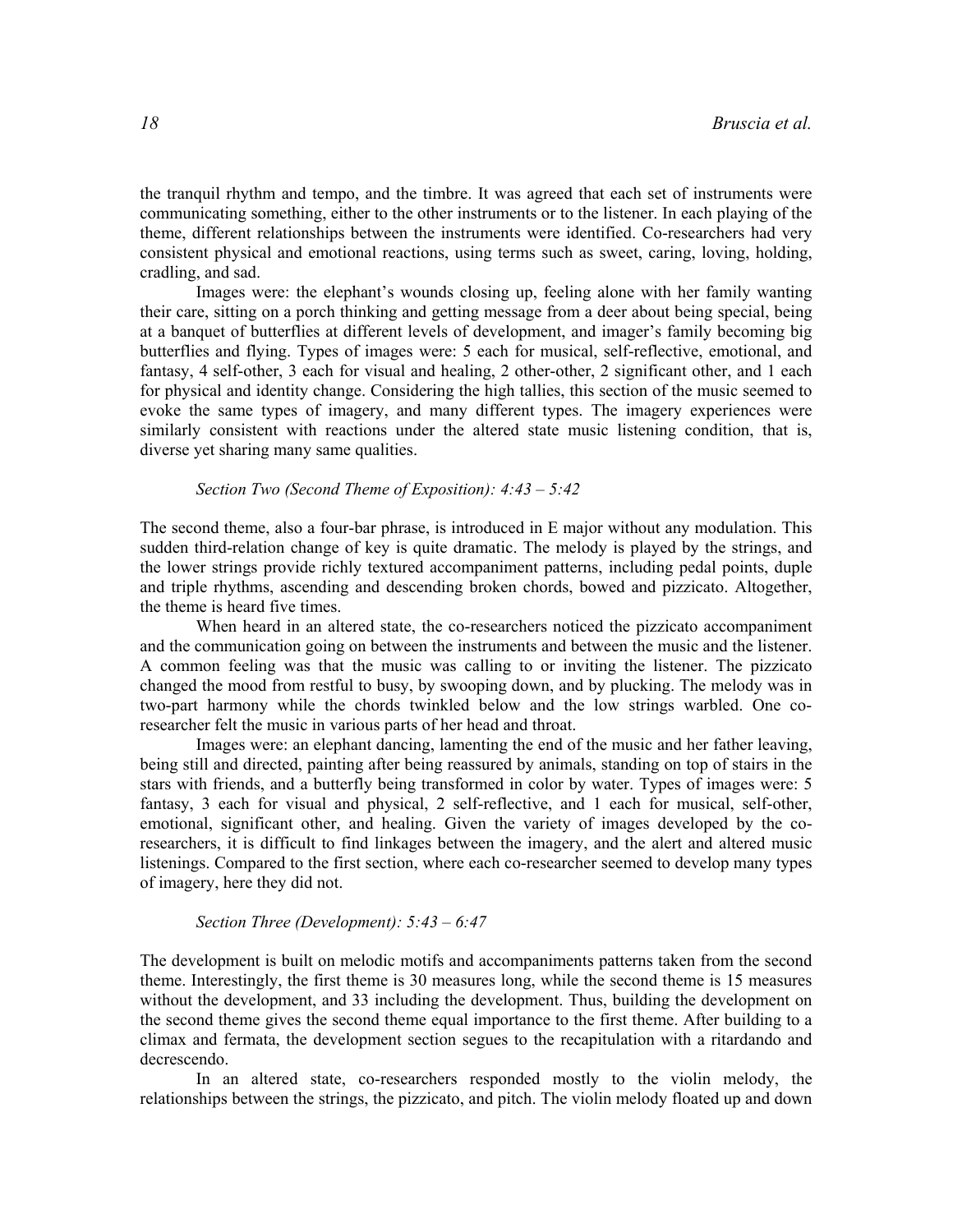for one co-researcher, and pulled up and down for another. The instruments were talking to one another. The upper strings were insistent, the cellos brought tension (in the neck), and the pizzicato kept everyone moving.

Images were: elephants being healed, uncertainty about the music, moving mom and mermaids into own flow, adding more color and dimension to the painting that then comes alive, relaxing with books in the stars, and walking with her husband leaving the kids on their own. Types of images were: 5 fantasy, 3 each for self-reflective and visual, 2 for self-other, 2 significant other, and 1 each for physical, musical, emotional, and other-other. It is difficult to find linkages between the music as analyzed or as heard in an altered state, perhaps because of the degree of fantasizing being done by 5 of the 6 co-researchers.

#### Section Four (Recapitulation): 6:48 – 9:37

The recapitulation brings back only the first theme; the second theme (which is more complex and tumultuous) does not reappear. The first strings introduce the returned theme, but two octaves higher than the opening exposition of it. The second strings and violas play contrapuntally in a close range, while the lower strings play sustained notes much lower. The distance between the upper and lower strings is quite noticeable. Then the cellos and basses drop out, while the upper strings extend the theme into a ritardando. The first theme is heard again, this time within a much closer pitch range (one octave lower). The first strings have the melody, and all the other strings accompany in a harmonic chorale. The theme is extended into a crescendo to fortissimo, and decrescendo to pianissimo.

 In altered-state listening, the most salient elements were the string melody, the relationships among the strings and pitch—all of which are linked to one another in the piece. The melodies go up and down, the different string sections go up and down, and weave toward and away from one another. A common theme was that the parts were working and coming together. The sustained tones were holding and supportive, while the melodies were insistent.

Images were: a grateful elephant leaves with sadness, emotional communication with her father, finding internal balance through connection to her mom and mermaids, holding painting while music makes case for it, seeing the universe and communicating with friends, and kissing her husband and feeling ok not worrying about her kids. Types of imagery created were: 5 fantasy, 5 self-other, 4 each for emotional, and physical, 3 each for significant other and otherother, 2 self-reflective, and 1 each for visual, musical, healing and identity. Co-researchers created a wide variety of images in response to this section. The most prominent seemed to be fantasy, and the various kinds of imagery that involve communication or relationships with self and other. Consistent with what was heard in the altered listening, the imagery in this section seemed to be reaching for closure. Previous tensions and plots started to clear, and the coresearchers began to see resolution in sight.

#### Section Five (Coda): 9:38 — 10:22

The coda is only 6 measures long, but is such a significant ending, that it was considered a section on its own. The violins play pizzicato, then trills and filigree in an extremely high pitch range, using motivic material from the second theme; while the violas, cellos, and basses play chords at a considerable distance below. All six measures are pianissimo. The coda is marked molto dolcissimo (as sweet as possible), pianissimo (as soft as possible), and perdendosi (fading away).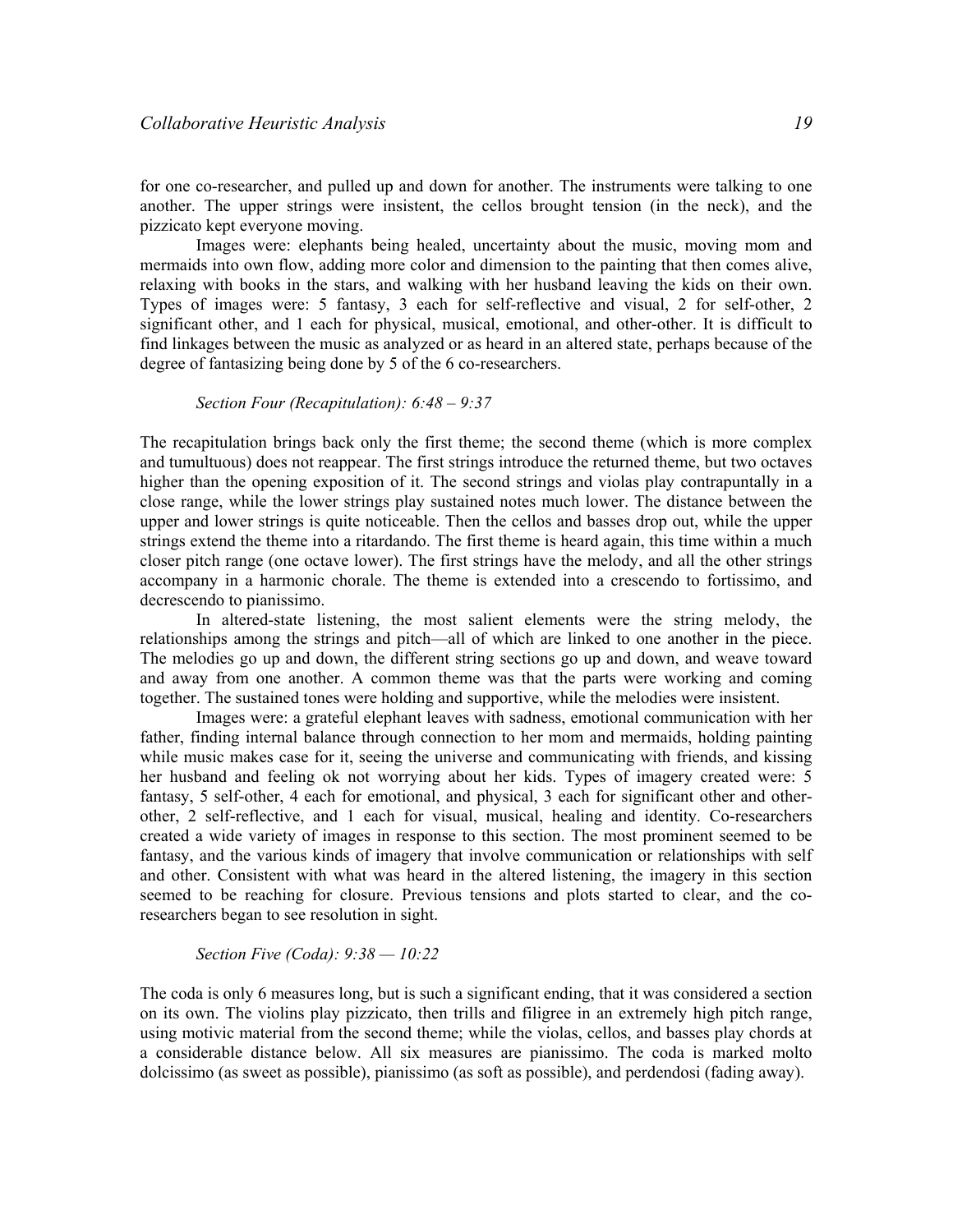In altered-state listening, the co-researchers had very different reactions to these few measures. One said that the low and high strings were sweeping and integrating the energy, and putting it into a container, which was then inside her body. Another said the strings were showing off, saying "see all the places you can go." Another said the strings were like ripples on the water. Another said that the high notes were like hooks that went into her head and gave her a headache. Another said that the music was sweet and tender, covering high and low ranges, and at the end, shimmered out.

Image were: animals watching the elephant leave, worrying about her father, gaining insight, painting being transformed, being fairy children dancing with her friends, and telling the kids they can fly even higher than before on their own. Types of imagery were: 5 for fantasy, 3 each for visual, self-reflective, and other-other, 2 each for self-other, significant other, and emotional, and 1 each for physical, musical, identity, fantasy, and healing. Aside from the fact that 5 of the 6 co-researchers were ensconced in fantasy images, this section evoked quite a spread of different kinds of imagery, very much like the disparate reactions that the coresearchers had when listening in an altered state focused only on the music. Reactions during the altered music listening seemed much more mundane than the imagery developed. In fact, the coda seemed to help the co-researchers find meaningful endings to their narratives. This was a natural outflow of what had already begun in the previous section.

## Part Two: Data Summaries

### Imagery Potentials of Each Piece

Tallies were made of the types of images that were evoked in the 6 co-researchers during each piece of music. For purposes of this summary, images of self-other, other-other, and significant other were combined into the category "interactional," which included dialogues and interactions with people, animals, and things. Below are the results. The length of each piece is given in minutes.

| Ravel (10:17):   | Visual $(27)$<br>Fantasy (22)<br>Interactional (18)<br>Physical (16)<br>Musical (14)<br>Emotional (11)<br>Self-Reflective (11)<br>Identity change (8)              |
|------------------|--------------------------------------------------------------------------------------------------------------------------------------------------------------------|
| Copland $(8:13)$ | Memory $(3)$<br>Interactional (20)<br>Self-reflective (15)<br>Emotional (10)<br>Musical (10)<br>Fantasy (7)<br>Visual $(7)$<br>Physical (6)<br>Identity change (3) |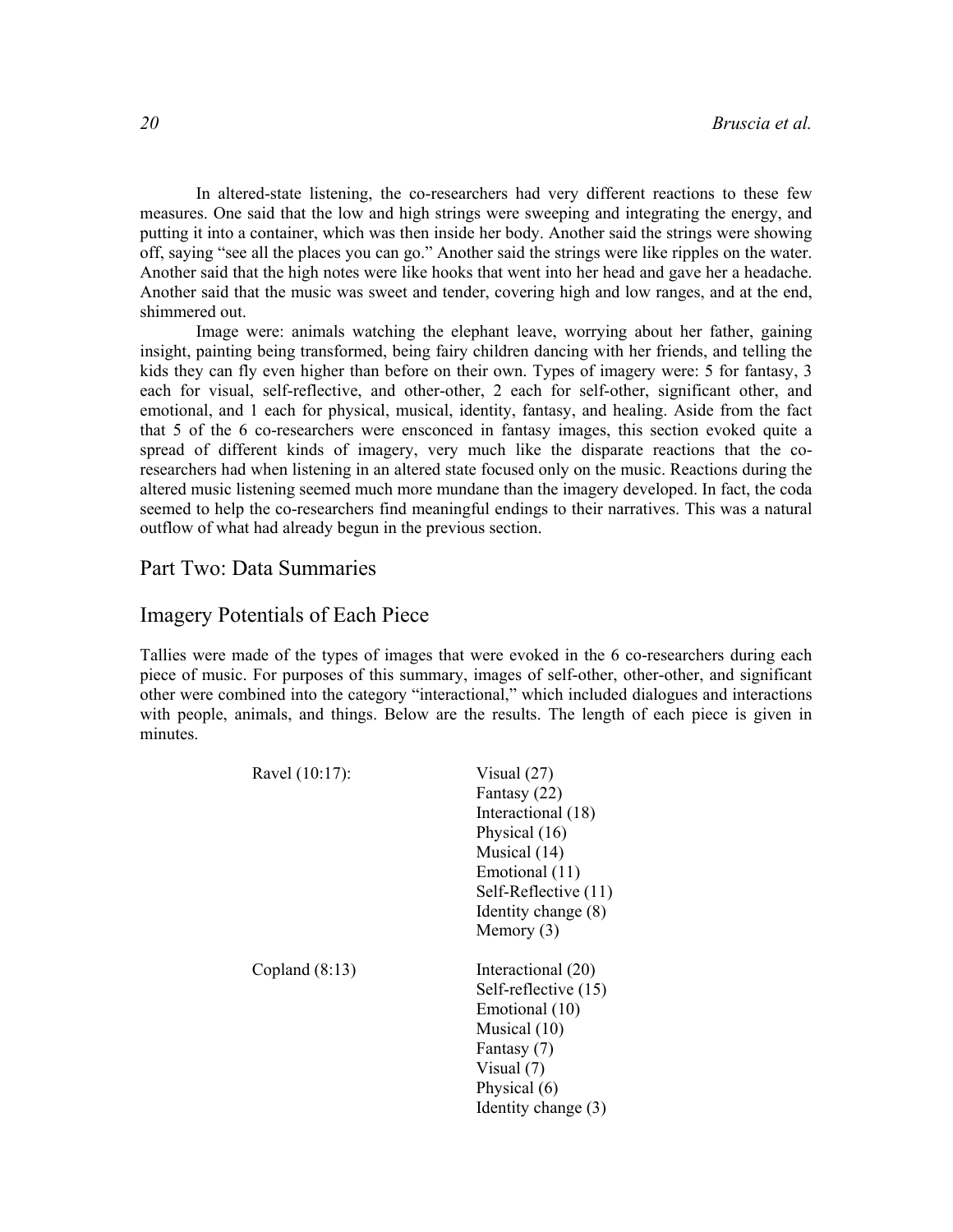|                     | $110$ unit $6(2)$                                                                                                                                                    |
|---------------------|----------------------------------------------------------------------------------------------------------------------------------------------------------------------|
| Tschaikovsky (5:51) | Interactional (26)<br>Fantasy (15)<br>Self-reflective (18)<br>Emotional (11)<br>Musical (10)<br>Physical (10)<br>Visual $(9)$<br>Identity change (4)<br>Healing (2)  |
| Mendelssohn (4:54)  | Interactional (13)<br>Physical (10)<br>Emotional (9)<br>Fantasy (6)<br>Musical (6)<br>Self-Reflective (4)<br>Visual $(4)$<br>Identity Change (2)<br>Healing $(1)$    |
| Suk (10:23)         | Fantasy (35)<br>Interactional (27)<br>Self-reflective (16)<br>Visual $(14)$<br>Emotional (10)<br>Musical (8)<br>Physical (7)<br>Healing $(5)$<br>Identity Change (1) |

 $H_{\rho 2}$ ling  $(2)$ 

Given the differences in length of each piece, and the number of segments per piece, comparisons of the pieces cannot be made, and these tallies can only be used as very rough indicators of what one might expect from an imager during each piece—or what one might call the "imagery potentials" of each piece of music. Thus, the above table does not indicate that one piece produced more of one type of imagery than another piece, it merely shows that these six coresearchers tended to produce these types of images during this piece, and that these types of images are potentials for each piece. With these caveats in mind, this study showed the following imagery potentials for each piece of music:

- The Ravel has the potential to evoke visual fantasies that incorporate physical, musical, self-reflective, and interactional images.
- The Copland has the potential to evoke interactional and self-reflective images that carry emotion.
- The Tschaikovsky has the potential to evoke interactional and self-reflective fantasies.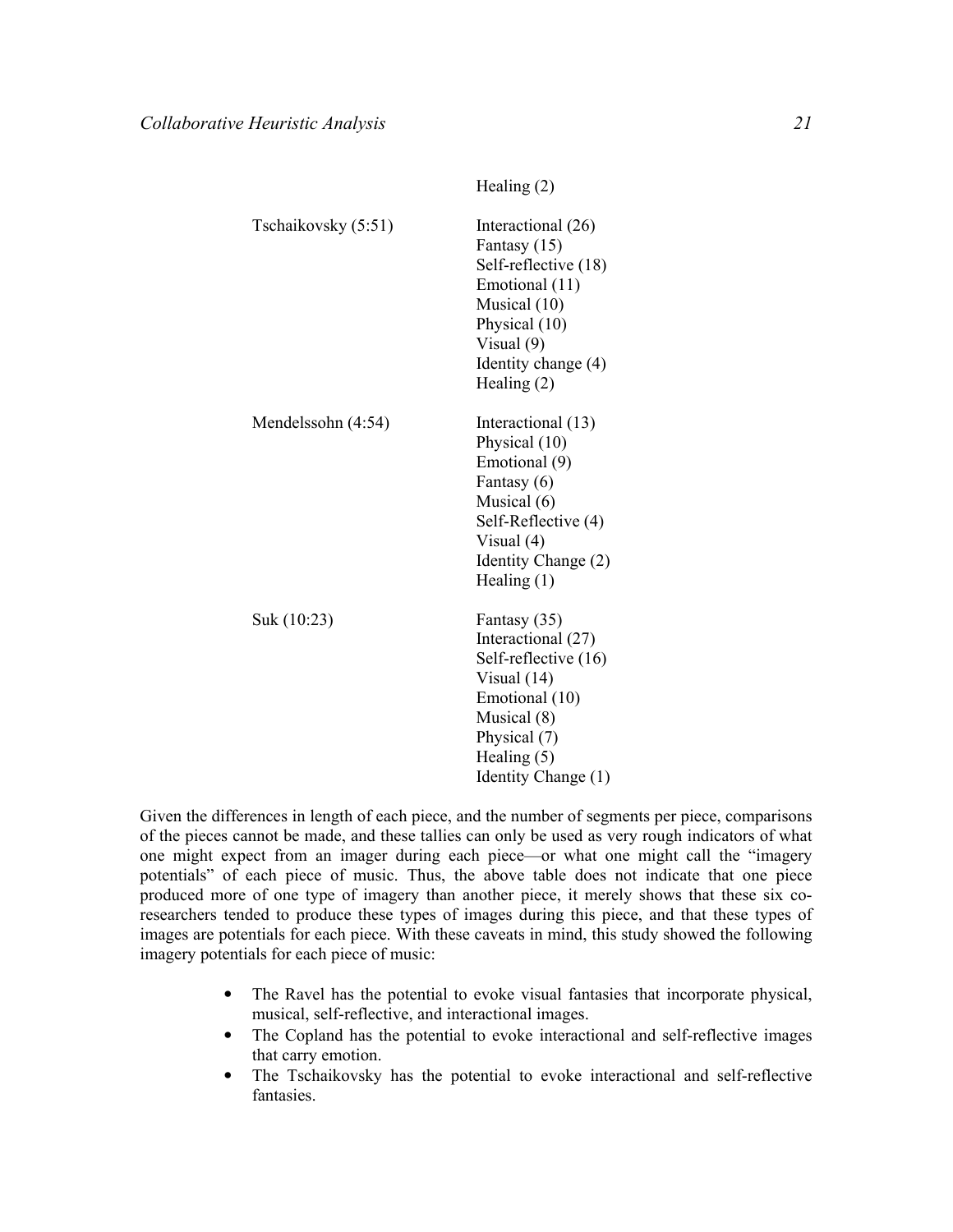- The Mendelssohn has the potential to evoke interactional images that have somatic and emotional components.
- The Suk has the potential to evoke visual, interactional, and self-reflective fantasies.

## Imagery Potentials of the Program

#### Types of Images

Tallies were made of the total number of each type of imagery generated by the entire program. Again, codes for self-other, other-other, and significant other were combined to form the imagery category called "interactional." The total frequencies of each type of imagery for the entire program are:

| Interactional          | 104 |
|------------------------|-----|
| Fantasy                | 85  |
| Self-reflective        | 64  |
| Visual                 | 61  |
| Emotional              | 51  |
| Physical               | 49  |
| Musical                | 48  |
| <b>Identity Change</b> | 18  |
| Healing                | 10  |
| Memory                 | 3   |

To summarize the imagery potentials of the entire program: Imagery-M has the potential to evoke interactional fantasies that involve self-reflection and visual experiences, accompanied by physical and emotional reactions. The music can play an important role in the configuration of the imagery. The Ravel can provide opportunities for developing a wide variety of imagery, particularly of a fantasy nature. The remaining pieces can all provide opportunities for the imager to have self-dialogues, and to engage in interactions and dialogues with others. The Copland and Mendelssohn may evoke deeper emotions, and the Suk may encourage the elaboration and expansion of existing imagery leading ultimately to a resolution of tensions and closure of the narrative. The Copland, Mendelssohn, and Suk may all provide opportunities for healing.

#### Content of Images

Comparing the images across co-researchers, one finds some surprising commonalities in characters, settings, activities, and relationships. All of the co-researchers had animals in their images. The animals were of many different species. In 5 cases, the animal was a central or important character. Two co-researchers actually became animals (A and E), while C resisted the temptation. In all cases, the animals gave the imager an insight, or brought healing to a character in the imagery. One or more animals were friendly to the imager, and though some were potentially harmful, they were not threatening, except in one case  $(F)$ . Three co-researchers  $(A, E)$ , and F) had birds in their images, two (E and F) had butterflies, and two had elephants, one injured (A), and one dead (B).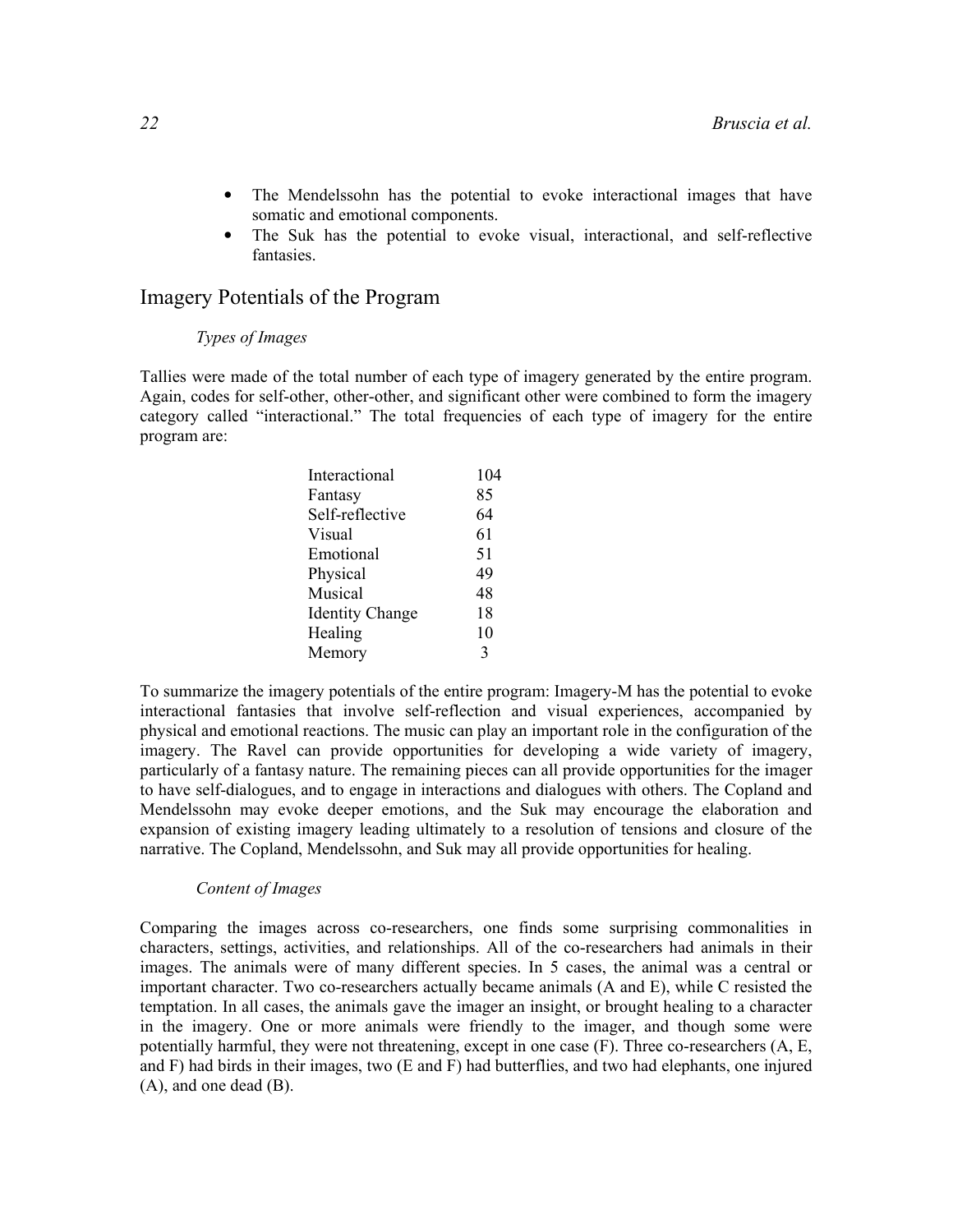Four co-researchers had significant persons in their lives enter their images. Of these, two had important interactions with mother, and one with father. One co-researcher had her husband and children in her imagery, while two others had little girls with them. One co-researcher had her partner and friend in the imagery. Nearly all of the interactions with significant others were positive, and evoked positive emotions. B, however, worked through some difficulties. Interestingly, the prominent role that significant others played in the co-researchers' images is evident more in the analysis of the content than it is in the tallying of types of images.

 All six co-researchers visited a beautiful scene in nature at one or more points in the program. Most common were streams, meadows, fields, and tunnels. Only two went indoors: D went to a house she knew, and E visited a castle. Most of the settings were also positive in nature, even when B burrowed into the earth.

 The most common activities in the imagery were celebrations, parties, dances, and parades. Common movements were floating, swimming, swirling, and flying.

 Communication and dialogue figured prominently in the imagery of all six coresearchers. The dialogues were with the self, between self and other, and between others. Selfdialogue and self-other interactions were especially important in all images. The relationships described in the imagery were primarily positive. Only B struggled with relationships openly, while the other co-researchers kept conflict relatively distant or insignificant.

 The most common emotion was sadness. There was one clear instance of anger, and only a few brushes with fear and anxiety.

 In nearly all cases, the co-researchers witnessed or experienced some kind of transformation, insight, or healing. The program does seem to lead to some kind of resolution or closure that is positive. This is much more evident in looking at the content of the images than in tallying the types of images.

 An issue that arises from all findings regarding the content of the imagery is that the coresearchers may have influenced one another since they guided and traveled with one another in the same three dyads (A-B, C-D, E-F). Moreover, since the imaging took place in the same room at the same time, co-researchers may have overheard one another's images and incorporated what they heard into their own images. The question is: are such cross-influences a design problem that can or should be avoided, or are they integral to this type of research? The answer depends upon one's epistemology.

From a positivistic perspective, such cross-influences may be regarded as contamination, and therein calls into question the validity of the data. From this perspective, one might advocate that the group not work in the same dyads, guiding and traveling with one another repeatedly. Certainly, this would be highly recommended if nomothetic generalizations were to be drawn from the data; that is, for example, if the conclusions of this study were that there is a cause-effect relationship between the Imagery-M program and certain imagery content (e.g., animals).

On the other hand, from a nonpositivistic perspective, one is more likely to take into account the essential nature of the qualitative methods being used. In most forms of collaborative research, cross-influences among participants are unavoidable, and perhaps not even undesirable. Is it not a purpose of collaborative research to gather knowledge through a cumulative group process? Is it even possible that one group member not influence another? Besides, apart from any similarities in content, each imager configured the same images entirely differently, at different times, and during different pieces. Thus, notwithstanding that the same co-researchers had birds, butterflies, and elephants, each co-researcher imaged and worked through them in their own unique way. What determines the validity of the data, the basic similarity of the main image or the unique configurations of it by each co-researcher?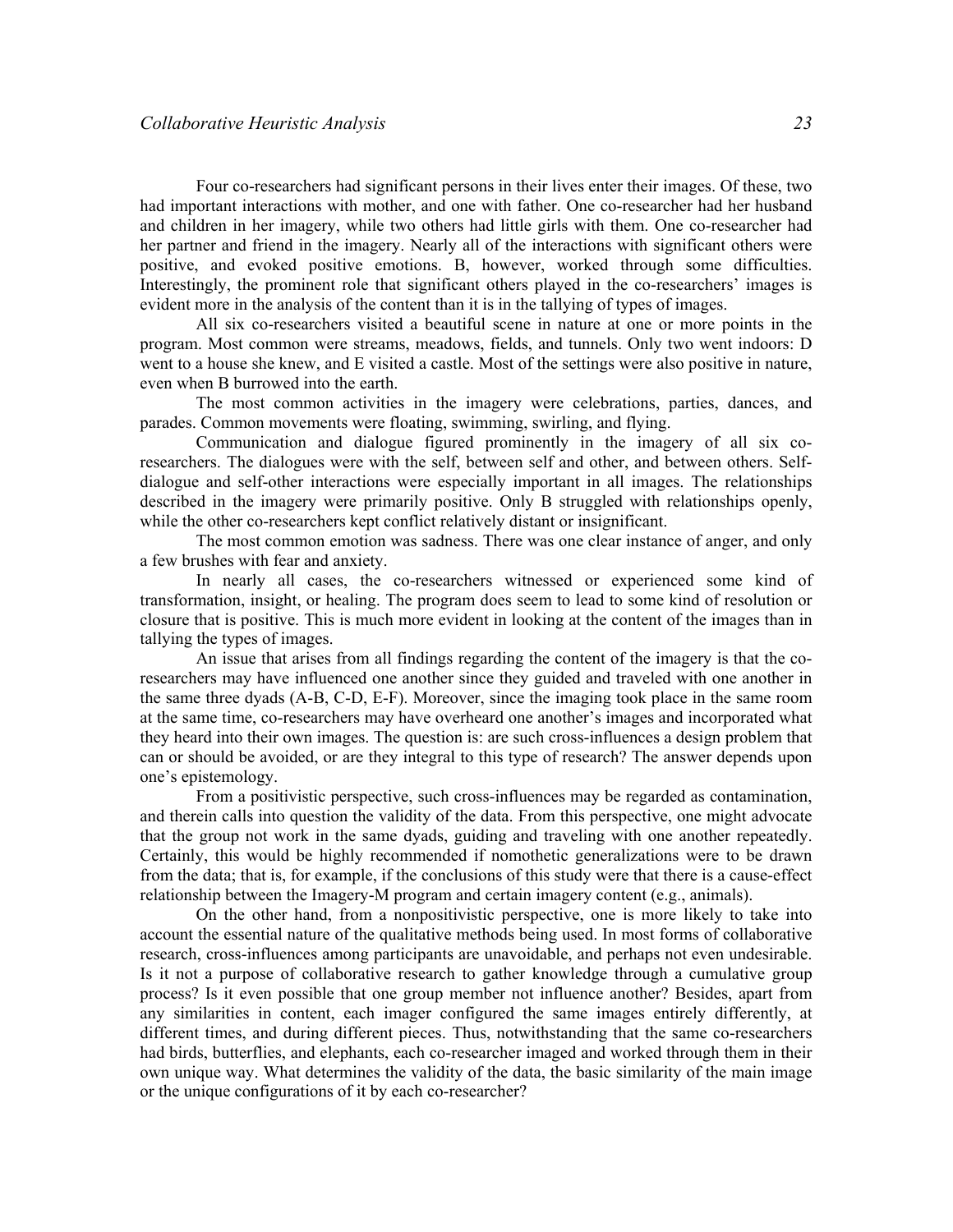Similarly, heuristic research is steeped in self-other comparisons regarding the same phenomena; in this study, the method required that all co-researchers experience the same program under all four conditions. Thus, by its very nature, heuristic research is likely to be fraught with cross-influences within and among the participants. These cross-influences naturally produce redundancies in the data. Tallying these redundancies was merely a way of detecting the characteristics of this particular group of participants. Thus, if the participants affected one another, the tallies simply indicated that this was the case, and that these kinds of similarities characterize their particular data. In short, cross-influences and redundancies in heuristic data are not problematic, so long as the purpose is to make idiographic descriptions of the participants and the data they produced.

## Imaginal Styles of Co-researchers

Tallies were made of the number of music segments that each co-researcher (A-F) exhibited the various types of images. Because the program contained 20 segments of music, each piece having 3-5 segments each, the total possible for each type of image was also 20. Keep in mind that these frequencies do not take into account the duration or amount of time that the co-researchers stayed with a particular type of image. Here again, the interactional category includes self-other, otherother, and significant other images, however, the maximum was maintained at 20 segments for all these types.

- A: Visual (16), Interactional (15), Fantasy (12), Self-reflective, Emotional, Physical, and Musical (5), Identity (2), Healing (1).
- B: Interactional (11), Self-reflective (15), Emotional (14), Musical (12), Physical (10), Fantasy and Visual (5), Healing (2), Identity (1), and Memory (1).
- C: Fantasy (20), Physical (14), Self-reflective (12), Musical (12), Interactional (10), Emotional (7), Visual (5), Identity (1), and Healing (1).
- D: Fantasy (11), Interactional (11), Visual (9), Musical (9), Self-reflective (9), Emotional (9), Physical (4), Memory (1).
- E: Visual (16), Interactional (12), Fantasy (11), Self-reflective (10), Emotional (4), Physical (8), Musical (7), Healing (4), Memory (1), Identity (1).
- F: Interactional (17), Fantasy (20), Self-reflective (15), Visual (12), Emotional (13), Physical (13), Identity (14), Musical (6).

These tallies merely show that each co-researcher reacted to the program differently, that is, with predominance of certain types of imagery in comparison to others. These differences seem to indicate that the co-researchers had individual or unique styles of imaging to music.

## SUMMARY AND CONCLUSIONS

Seven co-researchers conducted a heuristic, collaborative analysis of the *Imagery-M* program, consisting of five classical pieces of music. The analysis involved six of the co-researchers working in dyads as equal partners under four conditions: 1) analyzing the music in an alert state of consciousness, 2) listening to the music in an altered state while dialoguing with a guide, 3) imaging spontaneously to the music in an altered state while dialoguing with a guide, and 4) analyzing the content and type of images generated by each piece of music and the entire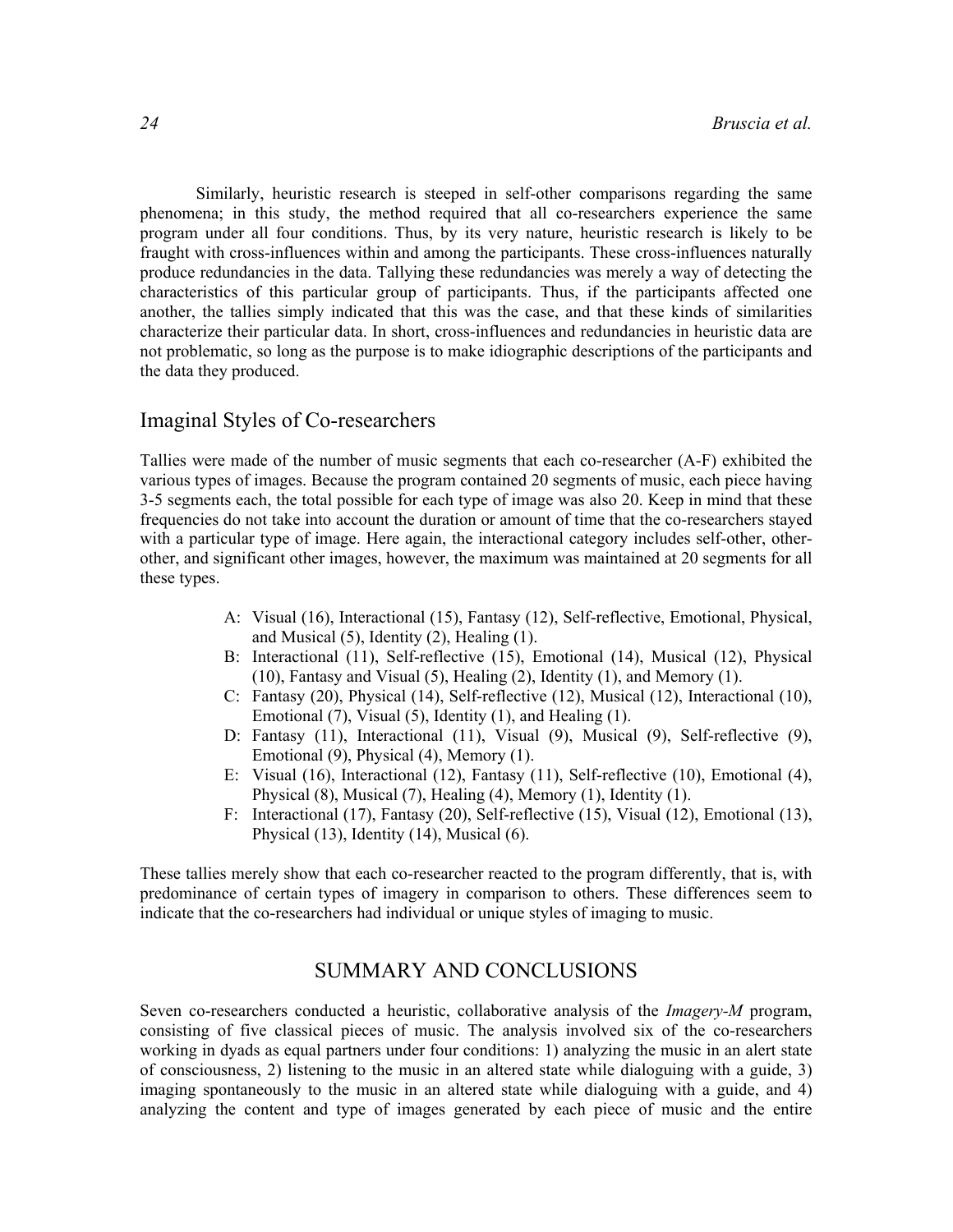program. The dyads collated and analyzed their own data, and the collated data from the dyads were further synthesized by the seventh co-researcher.

Findings of the study pertain to three main topics: the program itself, the method of analysis, and the nature of the relationship between music and imagery. Each will be presented and discussed separately.

### The Program

With regard to type of image, these co-researchers showed that *Imagery-M* has a potential for evoking interactional fantasies that involve self-reflection and visual experiences, accompanied by physical and emotional reactions. They apprehended the structure and properties of the music with considerable ease, and often incorporated the music into their imagery. As for coresearchers' responses to individual pieces: the Ravel evoked many different types of imagery, particularly of a fantasy nature; the Copland and Mendelssohn evoked deeper or more complex emotions, and the Suk encouraged the elaboration and expansion of ongoing imagery to achieve resolution; the Copland, Mendelssohn, and Suk may all provide healing experiences; and finally, all of the pieces invited self-dialogues and interactions of all kinds.

With regard to content of image created by the co-researchers, *Imagery-M* evoked images about the imagers, animals, and significant others. The settings and environments for the images were mostly scenes of nature, which were perceived as positive or comfortable. Communication and interaction figured prominently in the co-researchers' images, including dialogues with the self, self-other interactions, and other-other interactions. Most of the relationships were positive. While the program seemed to maintain positive emotions (curiosity, relaxation, comfort, selfconfidence, love) for long periods, the most common and vivid emotion for these co-researchers was sadness. There was one instance of anger, and only a few encounters with fear and anxiety. In nearly all cases, the co-researchers witnessed or experienced some kind of transformation, healing, or insight. The program readily brought closure for this group.

Based on the above data, *Imagery-M* appears to be a program that can be used in BMGIM to facilitate the creation of images, to expand the types of imagery produced, to develop richer fantasy, and to explore significant relationships with self and others. Various positive emotions can be aroused by the program, and the more difficult ones seem to be relatively easy to manage. The music changes moods and styles at regular intervals, and thus provides relatively quick relief for any dilemmas or difficulties encountered. As such, *Imagery-M* may be ideally suited for individuals who are beginning BMGIM therapy.

## Relationships between Image, Imager, and Music

During the analysis, several observations were made regarding the consistency and inconsistency of the findings yielded under the four conditions, which in turn, raised questions about how the relationship between image and music can best be understood. The following are findings that emerged from these observations.

The types and content of images generated during a piece of music may be attributed to the person's ongoing imagery experience as well as the music itself. With regard to type of image, the data revealed that if a co-researcher was already in a fantasy image in the previous section of music, she tended to continue with fantasy images in the next, unless she was struck by a change in the music. With regard to content, the data revealed that if a co-researcher's imagery involved a particular character doing something in a particular setting, she tended to continue in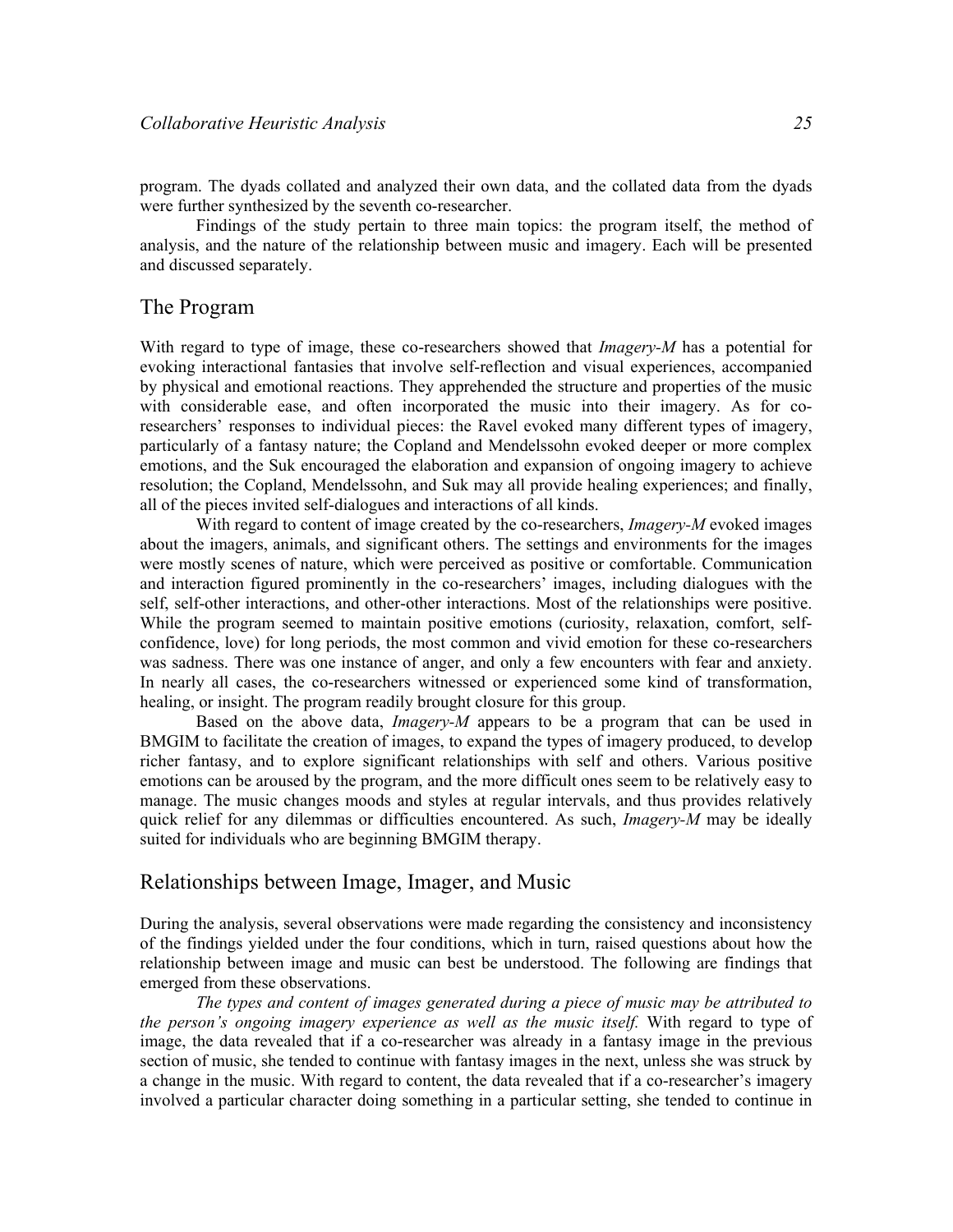the story line from one section of music to the next, unless struck by a change in the music, or an intervention by the guide that suggested a change in direction.

The types and content of images generated during a piece of music may be attributed to the individual's personal process as well as the music itself. In other words, imagery is always a matter of individual differences in response to the music. With regard to type of image, the data revealed that co-researchers seemed more prone to develop one type of imagery than another type, and going even further, some generated a greater variety of imagery types than others. For example, A was more prone to visual fantasy, whereas B was more prone to emotionally laden dialogues; F displayed many different types of images, while D displayed comparatively fewer.

The types and content of images generated during a piece of music are not always directly related to the structure or properties of the music. Sometimes the type of image is inconsistent with what was discovered from analysis of the music in an alert state, and sometimes with what was discovered from listening to the music in an altered state. This seemed to depend upon whether there is something inherent in the music that suggests a particular type of image. For example, while it is relatively easy to link images of communication, dialogue, or interaction to music with melodies that are being exchanged among different instruments, it is not so easy to identify something inherent in the music that would very likely evoke a visual experience, cause a significant other to appear, or trigger a memory. Thus, some properties of music seem to evoke specific types of images because of their intrinsic referential nature, while other properties of music, though evocative of imagery, may not evoke a particular type.

Similarly, the content of images was not always consistent with the music as analyzed in alert state or as heard in an altered state. Again, the chief factor seemed to be whether the music is intrinsically referential or has specific associations to nonmusical entities. That is, when the music sounded like an animal, or when the music was associated with animals, then animal imagery was more likely to be evoked; however, when the music did not have such referential or associational qualities, it was difficult to predict what images might be evoked.

In summarizing the above, at any given moment in the BMGIM experience, the type and content of images may be a function of the ongoing imagery experience, the individual's personal process, or the music. When the music is consistent with where the person is, both imaginally and emotionally, then the images and music may fit together quite naturally and easily; however, when the music changes in a way that changes the direction of the image, or when the music challenges the person imaginally or emotionally, the person has a choice. That choice is essentially to adapt to or resist the music. If the person chooses to adapt, the options, in Piagetian terms, are to either accommodate or assimilate (Ginsburg & Opper, 1969). That is, either the person can go with the music and modify the ongoing imagery accordingly (i.e., accommodate image to music), or the person can find something in or about the music to support the continuation of the ongoing imagery (i.e., assimilate music into image). In the end, both options seem to be matters of negotiation between image and music, involving reciprocal influence of somewhat unequal proportion. Both of these choices are encouraged in BMGIM. In contrast, when the person tries to move away from or separate from the music, and there is an obvious lack of connection between the image and music, the BMGIM therapist most often will try to reconnect the person with the music, or image with the music, or at least help the person to deal with the presence of the music in some other way.

An offshoot of this issue is a distinction made by Bruscia (1991) between being imagedependent and being music-dependent. Being image-dependent occurs when the person assimilates, subjugates, or ignores the music to allow the image to continue unaffected by the music; being music-dependent occurs when the person accommodates the image to every nuance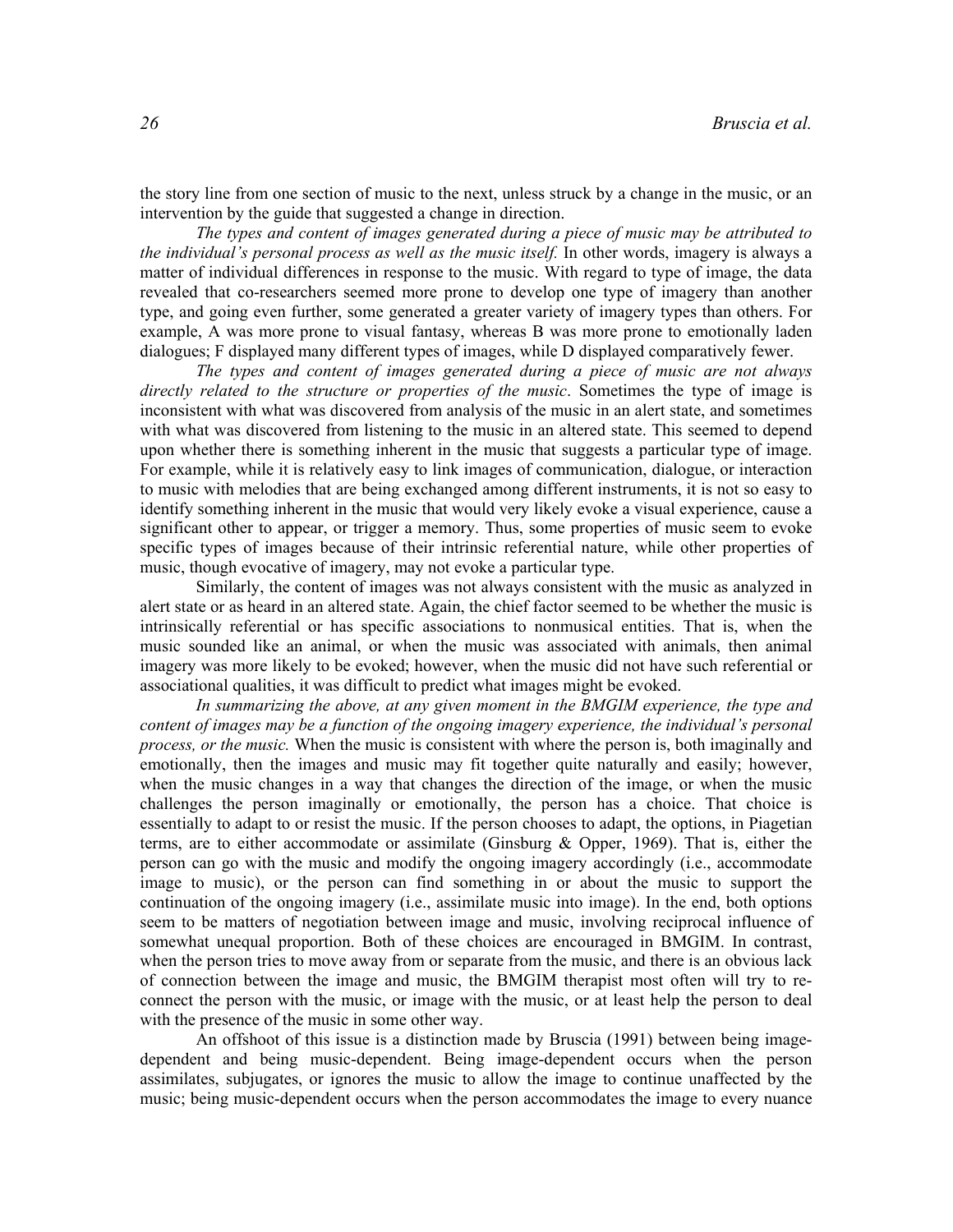and change in the music. In the former state, the imagery experience tends to be a continuous narrative, regardless of significant changes in the music; in the latter state, the imagery experience tends to be cyclic, reiterative, or even fragmented unless the music has very little change. Ideally, the person in BMGIM can enter and sustain both states as indicated therapeutically at any given time in the process.

The constructs of accommodation, assimilation, image-dependence, and musicdependence have important implications for the present study. Essentially, they argue against any approach to analyzing the imagery potentials of BMGIM programs without taking into account the person's ongoing imagery experience, their imaginal style, and their personal process. Going even further, the imagery generated during any piece of music cannot be explained entirely or solely by the structure or properties of the music. This leads to certain caveats with regard to the method of this study that will be discussed below.

## Observations about the Method of Analysis

In the process of comparing and synthesizing data from the four conditions, several observations were made about the method of analysis itself.

Analysis of the music in an alert state provided the best overview of the structure of the music, which in turn, provided the most logical container for organizing data from the other three analytic conditions. Specifically, the form of the piece provided the most meaningful basis for segmenting the music and imagery, for it is when a musical theme changed, or a new section started in the music, that the image was most likely to be affected or challenged. It should also be mentioned that these formal structures were not as easily detected in altered state listening.

Altered state listening was a very sensitizing process, revealing the most about the imagery potentials of the music, and providing the most insight into the relationship between image and music. Focused music listening while in a deeply relaxed state revealed the many layers and facets of music that an imager may use in creating, developing, modifying, and continuing the imagery. It seems to open the guide's ears to the myriad possibilities of what the imager may be hearing and responding to, and it also seems to free the guide's imagination to conceptualize the music in myriad ways. It is highly recommended that BMGIM therapists and students listen to all BMGIM programs in this way before guiding anyone to it.

Imaging to the music in an altered state while dialoguing with a guide is essential to understanding possible reactions and abreactions that a client may have to the music. This condition, like no other, forewarns the BMGIM therapist or student of the imaginal and emotional challenges inherent in the music. It is never advisable for a guide to use a BMGIM program with a client without first traveling to it.

The type of image did not necessarily disclose the relative vividness of the image as clearly as the content of the image. The most frequently reported types of images were not always the most intense or vivid images, and vice-versa, the most vivid images were not always the most frequently reported. Vividness of imagery seemed to be a function of how significant the image was to the imager's life, as well as how closely the image fit with the music.

The type of image did not necessarily disclose the relative significance of the image as clearly as the content of the image. The most frequently reported types of images were not necessarily the images that had the most significance in the imager's life or process. Examining the content of the image shed considerably more light on which images were most significant.

The content of imagery was more difficult to analyze than the type of image; however, both seemed essential to understanding the imagery potential of a BMGIM program. Content and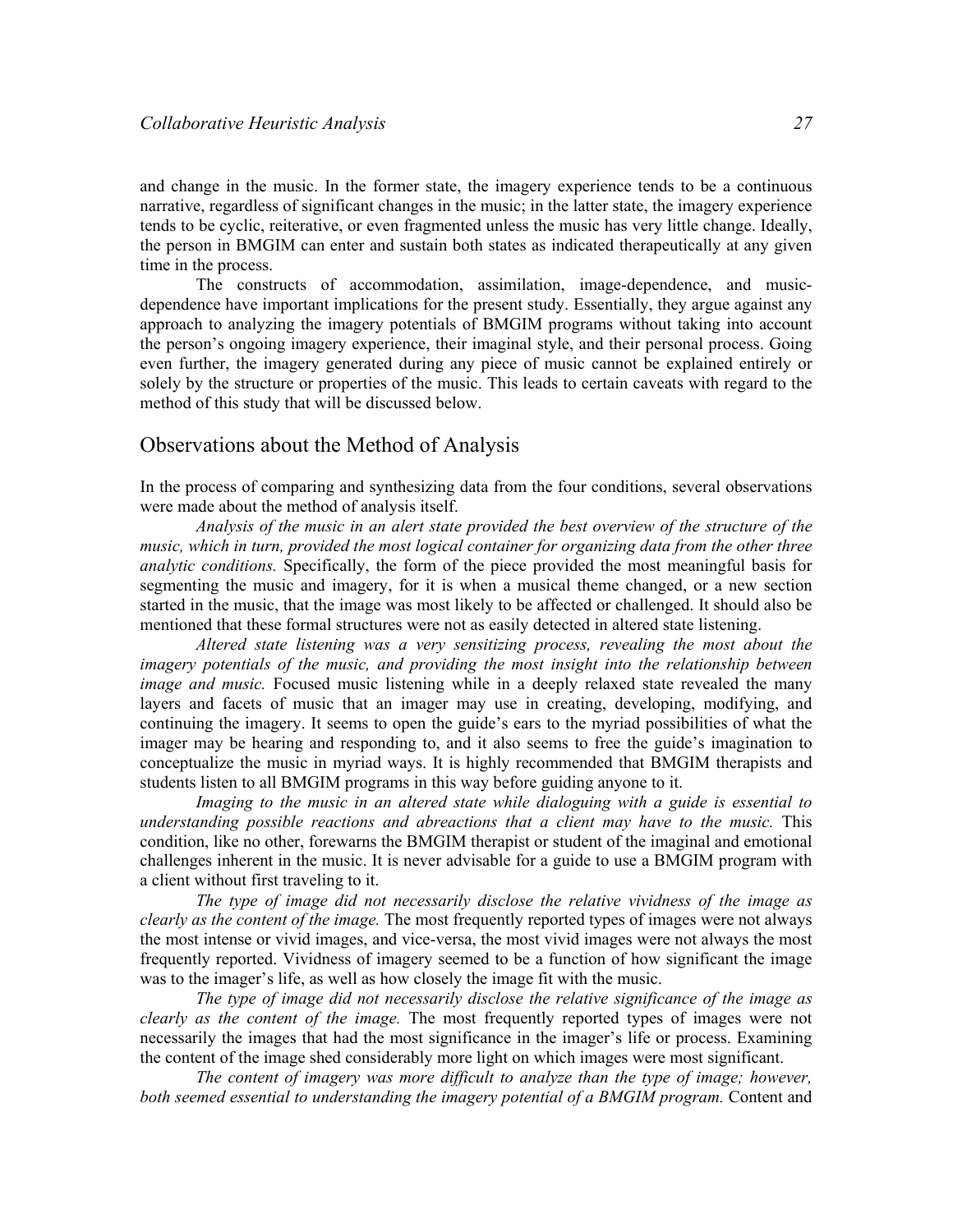type of image seemed to balance the information provided. What was provided by one way of looking at the imagery was complemented by the other, and both were needed for the analysis to be complete.

The relationship between content of imagery and corresponding music is probably best apprehended when both are experienced simultaneously in real time. Put another way, when one hears the image unfolding while the music unfolds, the relationship between image and music is much more obvious. Conversely, when one analyzes and listens to the music separately from the images generated during the music, and when one analyzes the images without simultaneously listening to the music, the relationship between image and music is more abstract and difficult to apprehend.

Data gathered from each of the four conditions are unique to the condition. That is, completely different kinds of information were provided from each of the four conditions of analysis. The value of each condition, then, seems to be that it adds another dimension to the information gleaned from the other conditions. All conditions appeared to be essential in understanding the imagery potentials of a BMGIM program.

Given their unique yields, data from each of the four conditions did not always match, and this does not reduce the value of the data. The inconsistencies between the data are best viewed as additive information rather than contradictory information. That is, for example, when findings from alert listening did not match the type of imagery, it did not necessarily mean that there was no relationship between the image and the music; it only implied that what was learned from the alert listening may not be relevant to what was happening in the imagery at that particular moment, or what was important to the imager within that particular experience. This additive attitude frees the analyzer to understand the music, the image, and the imager in more creative ways.

The heuristic approach seems to be an essential way of understanding BMGIM programs as a guide and researcher. As indicated by many of the observations about this method of analysis, the self-experiences, and especially those in altered states of consciousness, were the most sensitizing and informative. They gave the richest insights about what the imagers would potentially do in response to the music. As such, the heuristic approach is an essential way for BMGIM therapists and students to learn a program and its potential uses. It is especially valuable when one's own findings from the self-experiences are compared to the imagery of others.

The collaborative approach to analysis is an optional way of studying BMGIM programs. Although it proved to be an economical way of doing research on the program because it divided up the work among several individuals, the collaborative approach may not be a practical way for BMGIM trainees to learn the programs for clinical purposes. The heuristic method is probably more practical and beneficial. As a research method, cross-influences among the participants and redundancies of the data may be a methodological issue in the collaborative approach, depending on one's epistemology and research paradigm.

Future analyses of BMGIM programs should involve comparison of different programs, rather than merely the relationship between music and imagery in one program. Traditionally, BMGIM programs have been analyzed in isolation, that is, not in comparison to other programs. As one looks at the findings of this study with regard to Imagery-M, one might very well question whether they have any meaning or value on their own. If however, one would use the same method to study two programs, it would be possible to better see the individual profiles of each program. For example, if *Imagery-M* were compared to the *Grieving* program, the content and type of imagery would probably be much different, and these differences would provide further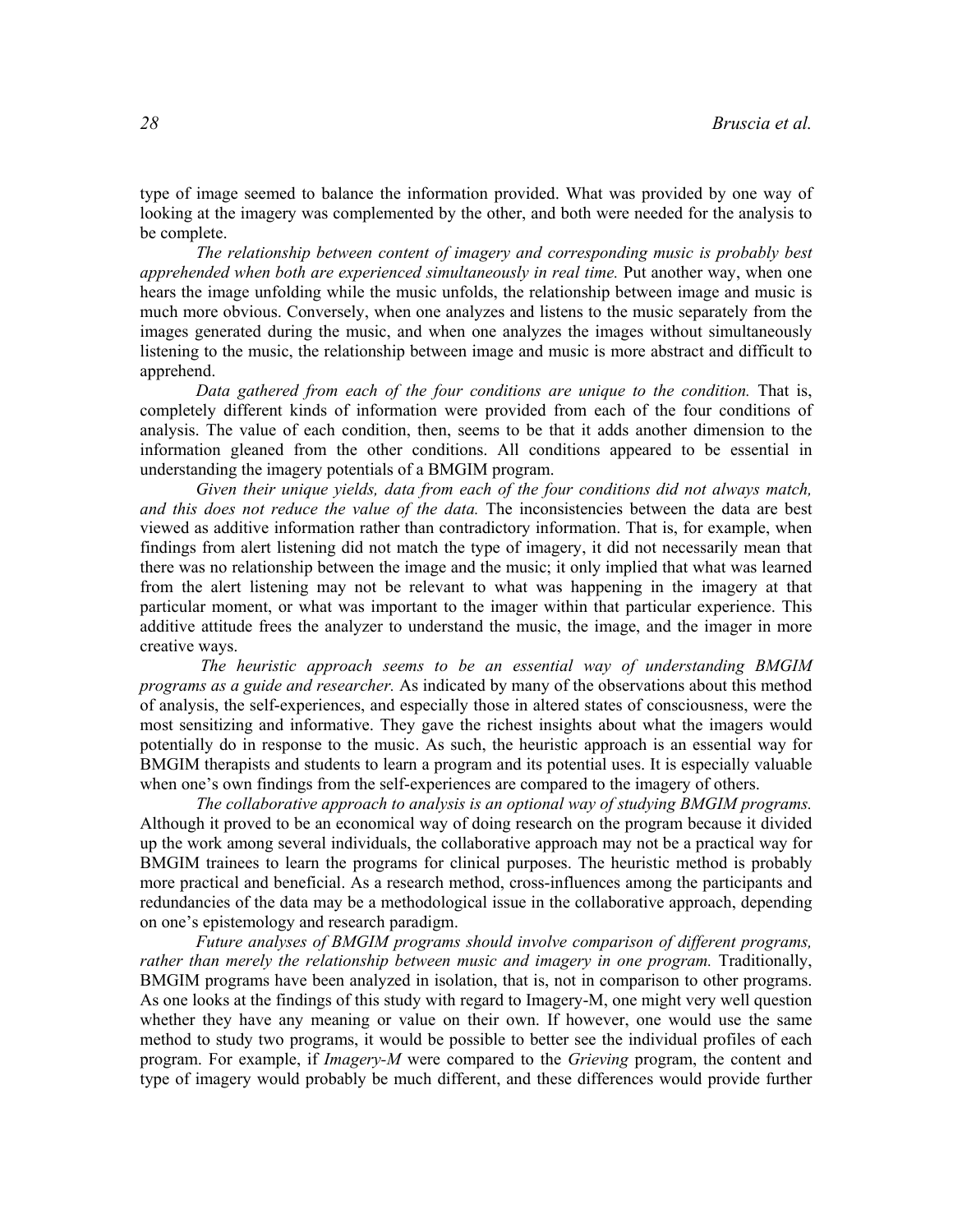insights into the imagery potentials of each program. Perhaps in this way the BMGIM community could build more meaningful profiles of each program.

The findings of this study challenge long-held notions about the nature of music and its effects on imagery. Since the earliest days of BMGIM, the assumption has been that music stimulates or evokes imagery. This assumption casts the relationship between music and imagery as linear, unidirectional, and objective. And based on this assumption, the best way to understand the causal relationship between music and imagery is to analyze the structure and content of the music—as objectively as possible—and then relate these objective properties to the structure and content of the imagery. In this notion, music is an object, and if enough can be discovered about the object, predictions can be made of the imagery that it will evoke—a decidedly positivistic perspective.

 The findings of this study suggest that music is not only an object, it is also an agent or party in a multi-faceted, inter-subjective interaction. Specifically, music acts upon and is acted upon by the imager and the imagery in a three-dimensional, reciprocal, and subjective fashion. The possibilities are myriad: music affects and its perception is affected by the imager and by the ongoing imagery being generated; the imagery being generated affects and is affected by the music and the imager; and the imager affects and is affected by the imagery being generated and the music being heard. And these reciprocal interactions are further influenced by the guide, and how the guide is interacting with the imager, imagery, and music.

 This conception of the dynamics of a BMGIM experience has important implications for studying the music programs used in BMGIM, both as a researcher, and as a guide. If researchers want to make substantive conclusions, they will have to somehow account for the multidimensional interactions that take place within the BMGIM experience between music, imagery, imager, and guide, as outlined above. This may be more feasible using a qualitative, nonpositivistic approach than a quantitative, positivistic one. As for guides, while it is always valuable to learn from research, there may be no need for them to reach substantive conclusions. In fact, it is probably better if guides remain open to the potentials and possibilities of a music program, rather than adhere to any firm predictions of its effects on either the imager or the imagery. The results of this study suggest that experiencing the music program several times focusing on the music in alert and altered states, and spontaneously imaging to the program with a guide—is ultimately the most informative and sensitizing way to understand the imagery potentials of a BMGIM program.

## REFERENCES

- Abrams, B. (2002). Methods of analyzing music programs used in the Bonny Method. In K. Bruscia & D. Grocke (Eds.), Guided Imagery and Music (BMGIM): The Bonny method and beyond, pp. 317–335. Gilsum, NH: Barcelona Publishers.
- Bonny, H. (1978a). Facilitating Guided Imagery and Music (BMGIM) sessions. Monograph #1. Baltimore, MD: ICM Publications.
- Bonny, H. (1978b). The role of taped music program in the BMGIM process. Monograph #2. Baltimore, MD: ICM Publications.
- Bonny, H. (1993). Body listening: A new way to review the GIM tapes. Journal of the Association for Music and Imagery, 2, 3–10.
- Bonny, H., & Bruscia, K. (1996). Imagery-M. In K. Bruscia (Compiler), Music for the imagination. Gilsum, NH: Barcelona Publishers.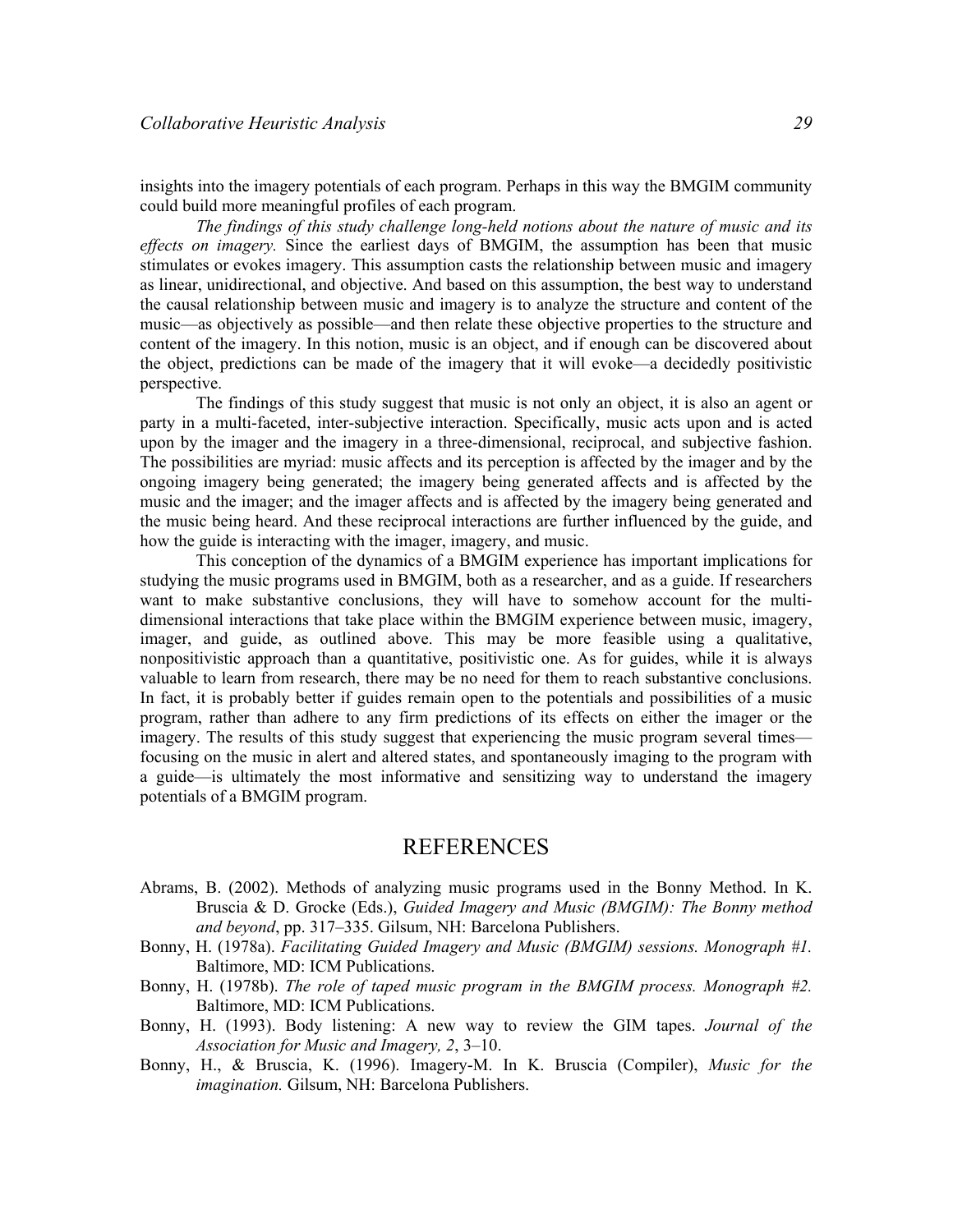- Bruscia, K. (1991). Embracing life with AIDS: Psychotherapy through Guided Imagery and Music (GIM). In K. Bruscia (Ed.), Case studies in music therapy, pp. 581–602). Gilsum, NH: Barcelona Publishers.
- Bruscia, K. (1999). A heuristic method of analyzing music programs in Guided Imagery and Music (GIM), pp. 9–17. Manual for BMGIM training. Unpublished manuscript. Phoenixville, PA: Author.
- Bruscia, I. (2005). First-person research. In B. Wheeler (Ed.), *Music therapy research* (2<sup>nd</sup> ed.), pp. 379–392. Gilsum, NH: Barcelona Publishers.
- Bruscia, K., & Grocke, D. (2002). Guided Imagery and Music (GIM): The Bonny method and beyond. Gilsum, NH: Barcelona Publishers.
- Bush, C. (1995). *Healing imagery and music: Pathways to the inner self.* Portland, OR: Rudra Press.
- Cohen, N. (2003–2004). Musical choices: An interview with Helen Lindquist Bonny. Journal of the Association for Music and Imagery, 9, 1–26.
- Garden, E., & Gotteri, N. (Eds.). (1993). To my best friend: Correspondence between Tschaikovsky and Nadezhda von Meck, 1876–1878. (Translated by Galina von Meck). Oxford: Clarendon Press.
- Ginsburg, H., & Opper, S. (1969). Piaget's theory of intellectual development: An introduction. Englewood Cliffs, NJ: Prentice-Hall, Inc.
- Grocke, D. (1999). A phenomenological study of pivotal moments in Guided Imagery and Music (BMGIM) therapy. Bell and Howell, Dissertation Publishing, #9982778.
- Grocke, D. (2002). The Bonny music programs. In K. Bruscia & D. Grocke (Eds), Guided Imagery and Music (GIM): The Bonny method and beyond, pp. 99–133. Gilsum, NH: Barcelona Publishers.
- Kasayka, R. (1991). To meet and match the moment of hope: Transpersonal elements of Guided Imagery and Music experience. Doctoral dissertation, New York University, DAI 52 (6), 2062.
- Lem, A. (1998). EEG reveals potential connections between selected categories of imagery and the Psycho-Acoustic Profile of Music. Australian Journal of Music Therapy, 9, 3–17.
- Marr, J. (1998–1999). The Paradise program: A new music program for Guided Imagery and Music. Journal of the Association for Music and Imagery, 6, 15–36.
- Moustakas, C. (1990). Heuristic research: Design, methodology, and applications. Thousand Oaks, CA: Sage Publications.
- Skaggs, R. (1994). Conversations: An analysis of the music program. Journal of the Association for Music and Imagery, 3, 69–75.
- Smith, J. (1955). Theatre works. New York: Dutton and Company.
- Summer, L. (1988). Guided Imagery and Music (GIM) in the institutional setting. St. Louis, MO: MMB Music.
- Summer, L. (1995). Melding musical and psychological processes: The therapeutic musical space. Journal of the Association for Music and Imagery, 4, 37–48.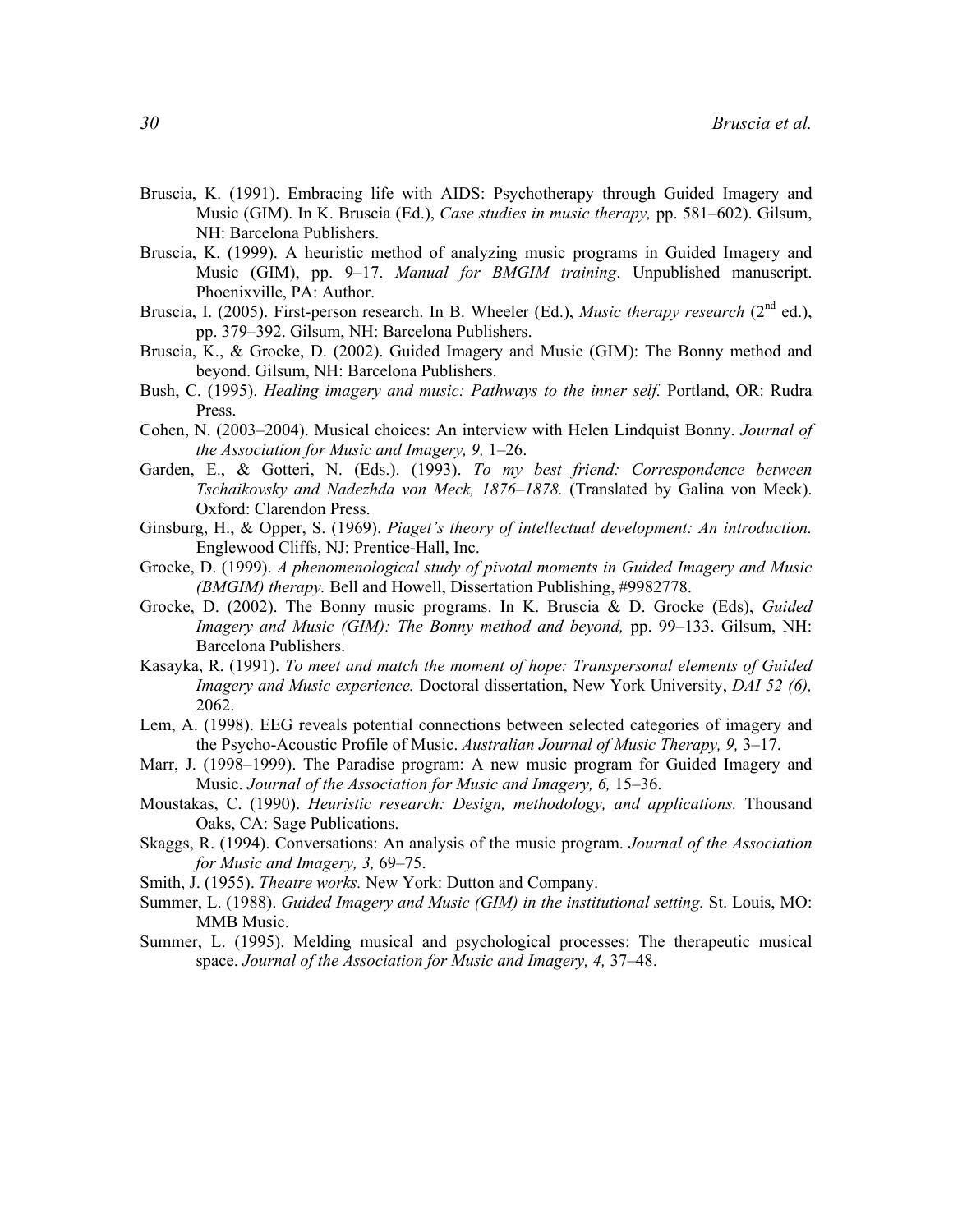# APPENDIX A Two Versions of the Imagery Program

# Original "Imagery Program (Bonny 1978b; Bonny & Keiser Mardis, 2001)

| Ravel: Introduction and Allegro                     | 11.04 |
|-----------------------------------------------------|-------|
| Debussy: Chansons de Bilitis: Ensemble Wien Berlin  |       |
| DDG 529-738-2                                       |       |
| Copland: Appalachian Springs (Excerpts)             | 8.21  |
| Copland, Stravinsky: Dorati, Detroit Symphony       |       |
| London 414-457-2                                    |       |
| Tschaikovsky: Fourth Symphony (Scherzo)             | 5.29  |
| Tschaikovsky Symphony #4: Dutoit, Montreal Symphony |       |
| London 421-814-2                                    |       |
| Respighi: The Birds (The Dove)                      | 4.34  |
| Weekend Classics: Kertesz, London Symphony          |       |
| London 425-507-21                                   |       |
| Turina: La Oracion del Torero                       | 8:54  |
| San Diego Chamber Orchestra: Barra                  |       |
| Koch 3-7160-2H1                                     |       |

# Modified Imagery Program (Bonny & Bruscia, 1996) Music for the Imagination: Imaginative CD – (Bruscia, 1995)

| Ravel: Introduction and Allegro                | 10:17 |
|------------------------------------------------|-------|
| <b>Kodaly String Quartet</b>                   |       |
| Naxos 8.550249                                 |       |
| Copland: Appalachian Springs (Excerpts)        | 8:13  |
| Czecho-Slovak RSO, Gunzenhauser                |       |
| Naxos 8 550282                                 |       |
| Tschaikovsky: Fourth Symphony (Scherzo)        | 5:51  |
| Polish NRSO, Leaper                            |       |
| Naxos 8.550488                                 |       |
| Mendelssohn: Fifth Symphony (Andante)          | 4.54  |
| National Symphony of Ireland, Seifried         |       |
| Naxos 8.550957                                 |       |
| Suk: Serenade in E-flat Major, Opus 6 (Adagio) | 10.32 |
| Cappella Istropolitana, Krechek                |       |
| Naxos 8.550419                                 |       |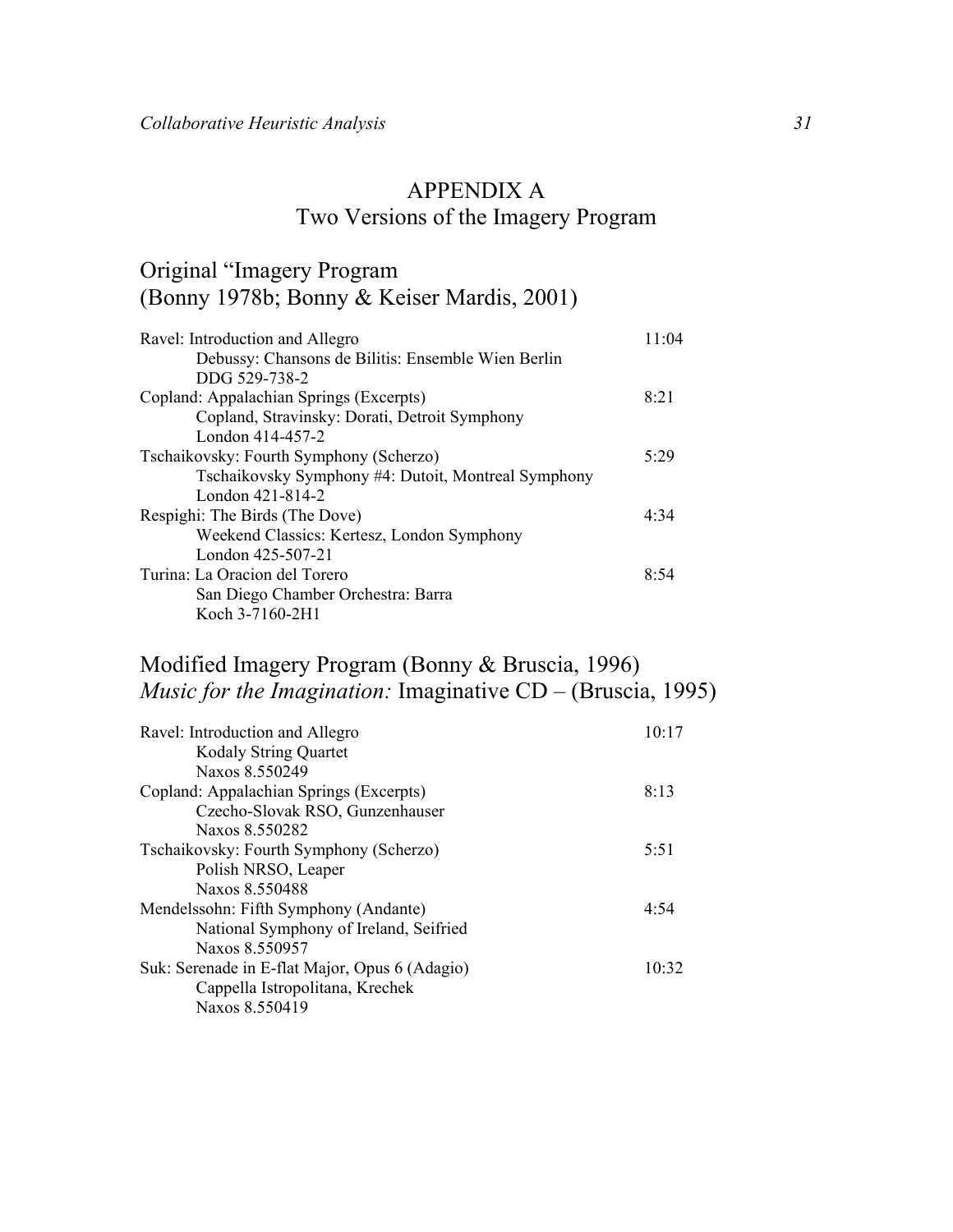## APPENDIX B Definitions of Codes

Visual: the imager sees something in the image or has a visual experience of any kind.

- Physical: the imager reports having a body sensation in the image, or has an observable body response while imaging. This may include having autonomic, reflexive, tactile, kinesthetic, or motor experiences as well as tastes or smells. It may also include the imager actually moving or vocalizing while imaging.
- *Musical:* the imager reports that music has become a part or the imagery, as a character, entity, or force that is either involved somehow in the image, or affecting the imager's experience in any way. This may include when the imager describes the music as having or expressing a particular feeling, property, or quality.

Identity change: the imager reports being something or someone other than self.

- Self-reflective: the imager thinks aloud or dialogues to him- or herself about the image or experience therein. Such reflection may include laying out the situation, making comments, making decisions about what to do in the image, intuiting about a character, event, or object in the image, or gaining an insight or new understanding from the image.
- Self-other Interactions: the imager reports dialogue, communication, or felt relationships between self and persons, objects, forces, or entities in the imagery.
- Other-other Interactions: the imager reports dialogue, communication, or felt relationship between persons or things in the image, not including self.
- Emotional: the client reports feeling an emotion, or attributes emotions to other entities in the experience (e.g., music, character, image).
- Significant Other: A significant person in the imager's life appears in the image or in the imager's consciousness.
- Fantasy: the client has images that are magical or beyond reality, often involving metaphors where one thing is like another.
- Memory: the imager goes into the past and either recalls an incident or relives it.

Healing: The imager reports having a physical, emotional, or spiritual healing in the image.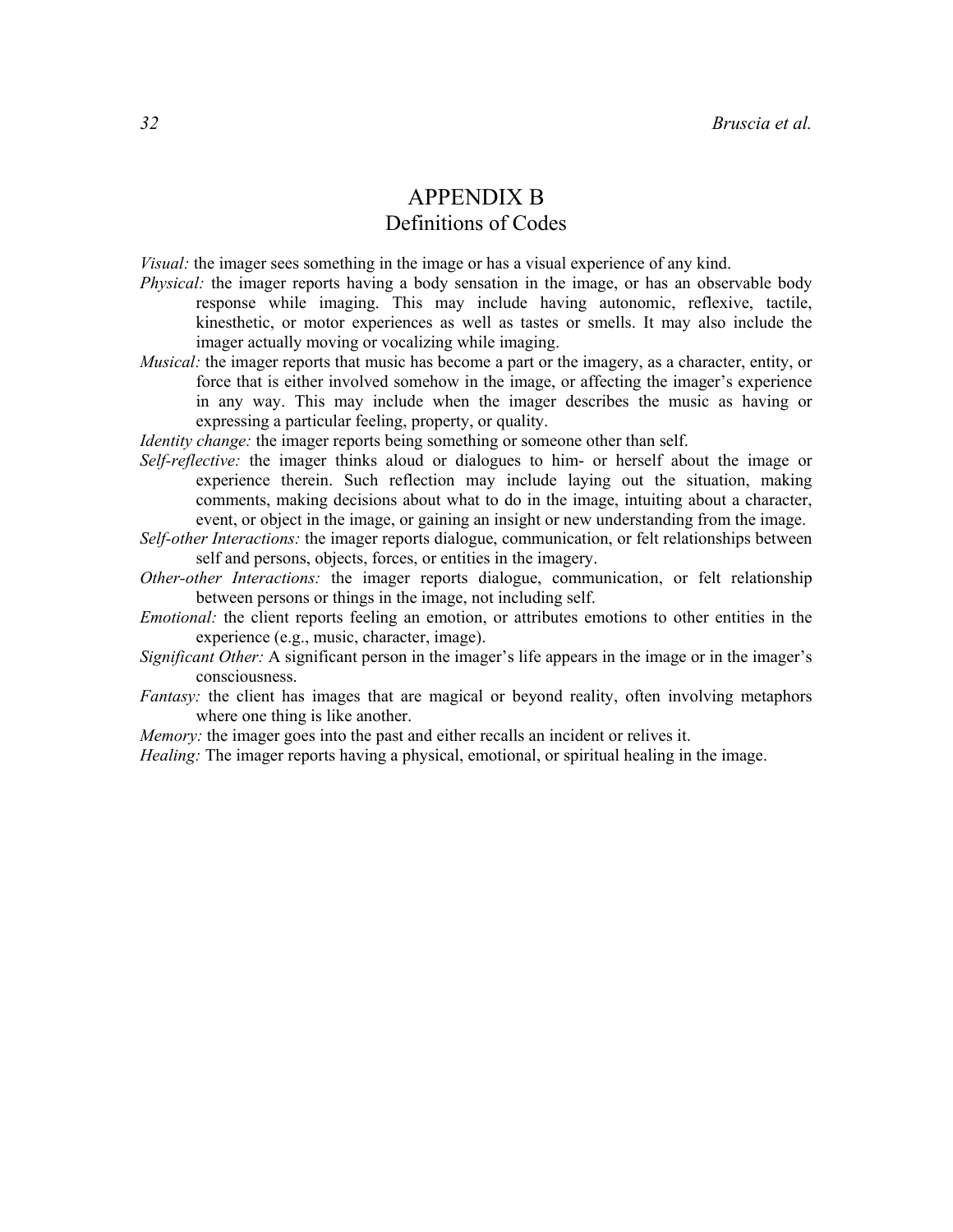## APPENDIX C Condensation of Imagery Created by Participants

A's imagery consisted of visual fantasies about herself, an Amish girl, and many different kinds of animals. The fantasy took place at a stream in a valley, then on a prairie, and a farm. Briefly, A became a minnow and swam in the stream. A and the girl observe the various animals interact with one another, not bothering or being bothered by them. In the Mendelssohn, A and the girl come upon an injured baby elephant that they comfort and assist in healing. All are amazed, and the animals rejoice by dancing.

B is walking, holding a baby, as the music rocks her side to side. The music wants B to face something she does not want to face. B avoids being hurt. Music becomes like fairies in magic forest, with dwarves and brightly colored animals. B burrows into the ground with her arms pushing through the earth. When she reaches the center of the earth, she makes space by patting the earth. Her arms hurt. She then sheds her skin and steps out of her body, also shedding parts of her self. She runs and falls. As the Copland begins, B is back in the dark, dialoguing with herself and others, and experiencing emotions. She then takes her baby back and protects her. The music brings back the fairies, and burrows her into the earth again. B dialogues with herself and others again, having emotions. In the Mendelssohn, her mother comes to comfort her. In the Suk, she sees her family, and has a healing interaction with her father.

C allows the music to move her, and she begins to surfboard through space, observing, and feeling free. She explores a dark cave, and tunnel, and then ends in the ocean, where there are whirlpools. She swims with the mermaids and resists becoming one, and discovers she is unable to return to land where her mother is. She feels caught between wanting the land and knowing that she has to go back to the mermaids. A turtle keeps her company, but then leaves her to make her own decision. She realizes she has a mermaid suit on, and can unzip parts of it. After a long interlude of self-reflection, during which time the music moves and massages her, C comes into stillness, and realizes that if her mother calls, she can move her mother in her own direction, and she can do the same when the mermaids call. If she lets go of one, she is pulled toward another, so she needs to maintain an internal balance. She realizes she needs them both.

D explores a house, where she remembers drawing on the dining room table. The music and instruments help her to draw a picture in which she is standing in a beautiful meadow with flowers and a rainbow. The harp nudges her that she has things to do. She moves through the woods to a brook, and sees a deer that seems lonely. D sits with her and tells her it's ok to be lonely. The deer wants to show her where she lives in the forest. Each instrument is a flower opening to the sun. They go to the deer's nest, which seems part of something bigger. All that live there are connected to one another. D feels alive, with no pressure to do anything but be. The animals prepare for a party for someone special. D realizes that they see her as the special person, and is surprised. They party. Then D goes back to the house and swings on the front porch swing with her cat. She starts painting a new picture of a flower, but doubts that she is special until the animals return from the forest to remind her. When she returns to the picture it seems richer, and it comes alive off the canvas and is held by the music.

E steps into a tunnel of sunlight with golden threads and ribbons. Her partner R is walking with her. She notices that typewriter keys are scattered throughout the tunnel, and she is drawn to touch the "l" key. The tunnel opens into a meadow on the other side of a strange tree that is normal on one side with leaves and birds, and flat like a board on the other side. On the other side is a familiar room with books, each opening to a different page. The clarinet writes on a book in gold and white the message, "Follow me into the meadow." The meadow leads to a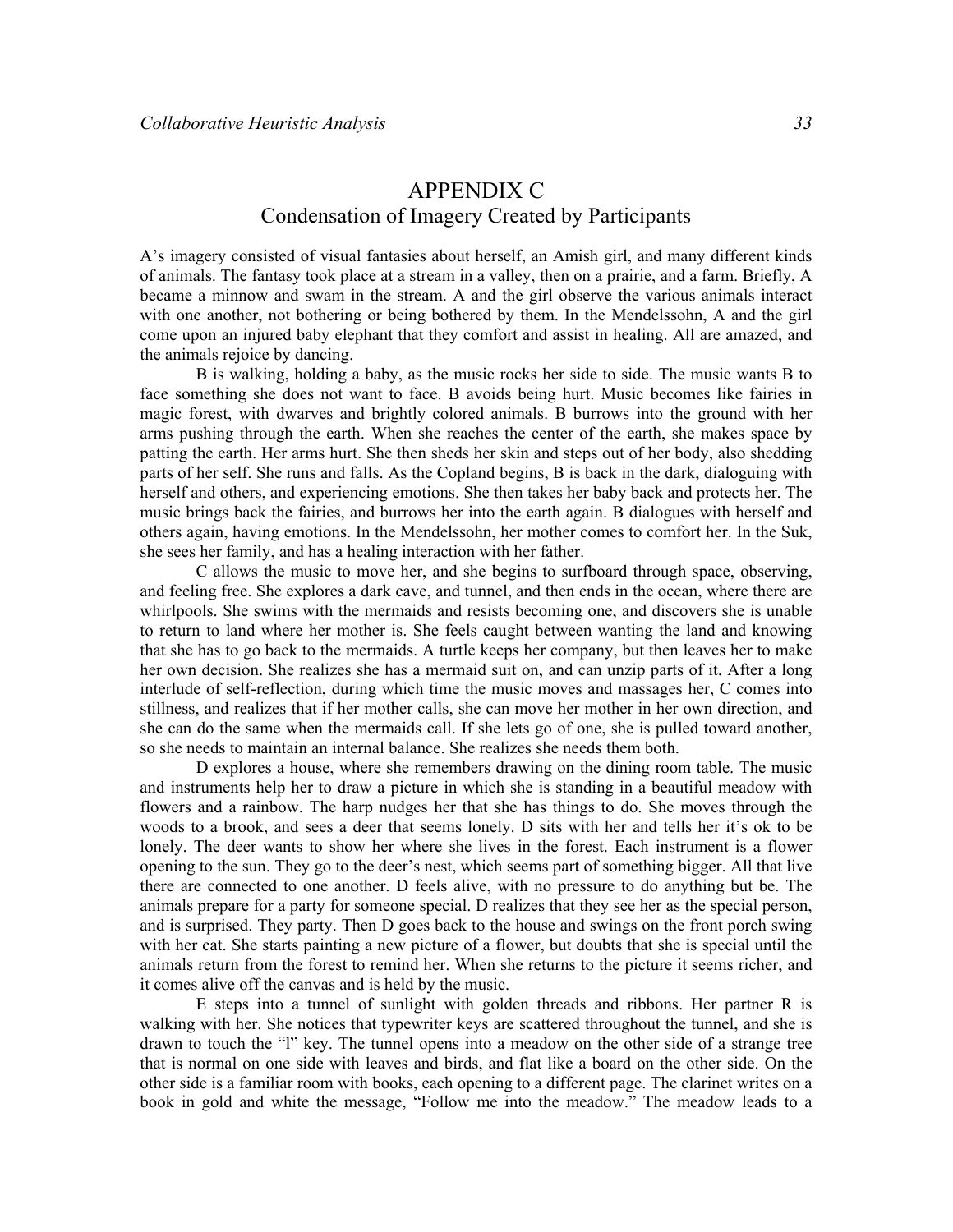castle, where she encounters dragons that she has tamed. She rides on one and flies over the castle and grounds, all belonging to her. She sees some friends, and then the dragon lets her off in an empty tower room, which she decorates. She gets a massage, and feels healed. Looking outside, she sees her friend J taking part in a pageant. She climbs out of the window with a rope, and goes horse-riding with J. They talk, and then E helps J to find a beautiful gown and cloak. A butterfly enters the room, and the music spreads out its wings. E's dress gets colored by being next to butterfly. They go to a banquet where people are at different stages of development (like butterflies), and they commune together. The people float upward in swirls of mist to the top of a staircase. E is joined by R and J. At the top of the stairs are more books, and open sky. The music is celestial. They all hug, knowing they have work to do, but they have each other.

F starts in a field of flowers created by the music. Standing by brook, she sees butterflies soaring, waiting to transform from white to many colors. Beckoned by one, F goes to the bank of a stream where she and her family become butterflies. A parade of animals passes by, and F and M (husband) protect their kids from the animals, and keep them together as a family. They decide to let the kids lead as they practice flying on the wind currents. They return to the bank of the stream and a cat hurts the kids, so they can't fly. F and M put the kids in a sling of their wings and fly them off. They find a resting spot where the kids can heal. Other animals approach them, this time only passing by. A bird invites them to fly, and says that the kids are healed enough now. The entire family gets on the bird's wing and fly together safely. F realizes the bird has survived many hardships. They come upon a group of elephants, where the husband of an elephant has died. F tries to explain death to her children, as the wife of the dead elephant looks over his grave. Sad energy pervades the entire scene. F's daughter gets the elephant's tears on her wings, and they dialogue about the significance of sadness. When they go to touch the dead elephant's heart, they discover it is vibrating, and that there is life there. They conclude: Sadness makes the life force stronger, and death can bring a lot of things: sadness, agony, resilience, change, and transformation.